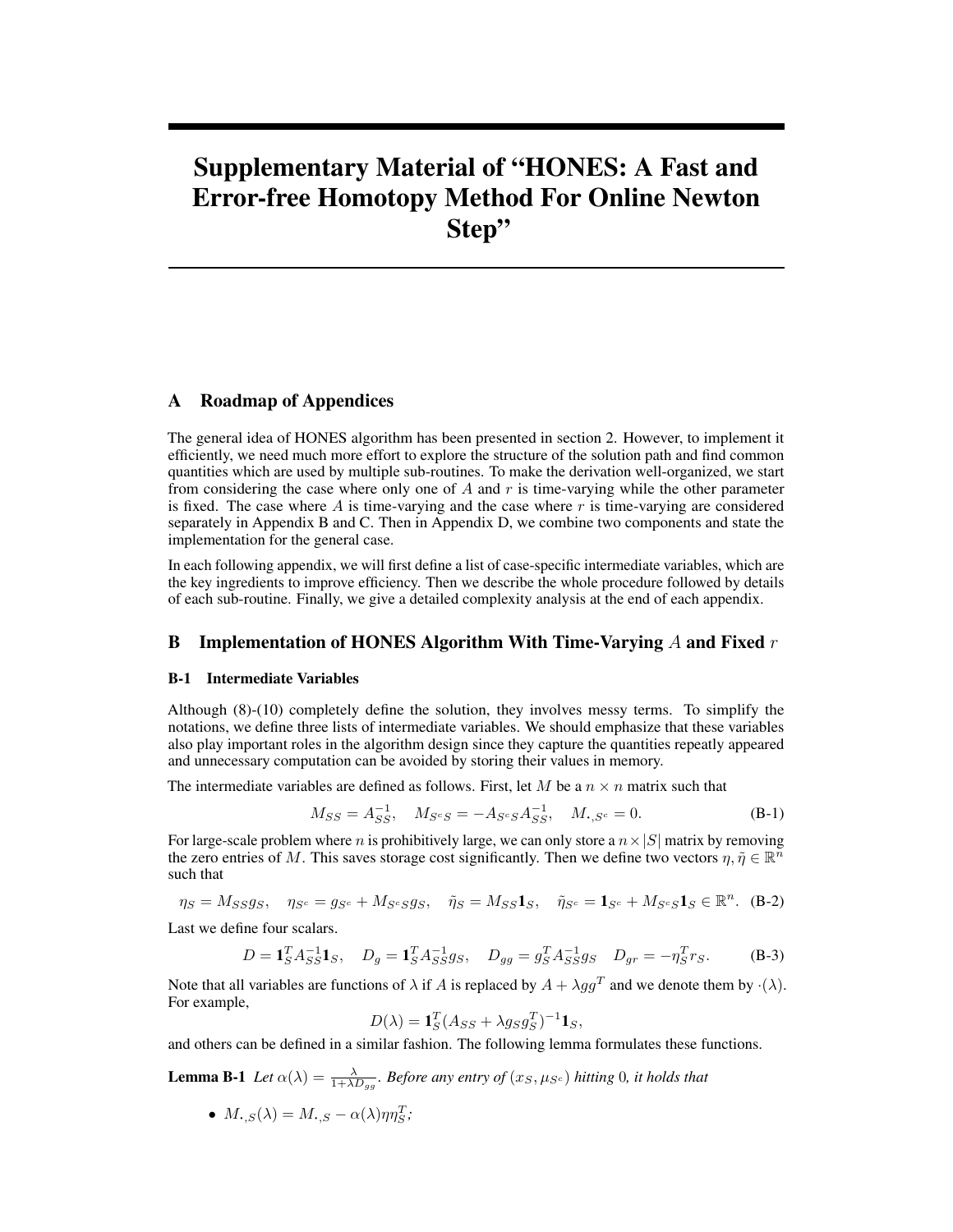- $\eta(\lambda) = \frac{\eta}{1 + \lambda D_{gg}}$ ;
- $\tilde{\eta}(\lambda) = \tilde{\eta} \alpha(\lambda)D_q\eta;$
- $D(\lambda) = D \alpha(\lambda)D_g^2;$
- $(D_g(\lambda), D_{gg}(\lambda), D_{gr}(\lambda)) = \frac{1}{1 + \lambda D_{gg}} (D_g, D_{gg}, D_{gr}).$

Proof By Sherman-Morrison-Woodbury formula,

$$
M_{SS}(\lambda) = (A_{SS} + \lambda g_S g_S^T)^{-1} = A_{SS}^{-1} - \lambda \frac{A_{SS}^{-1} g_S g_S^T A_{SS}^{-1}}{1 + \lambda g_S^T A_{SS}^{-1} g_S} = M_{SS} - \alpha(\lambda) \eta_S \eta_S^T
$$

This implies that

$$
M_{S^cS}(\lambda) = -(A_{S^cS} + \lambda g_{S^c} g_S^T)(A_{SS}^{-1} - \alpha(\lambda)\eta_S \eta_S^T)
$$
  
\n
$$
= M_{S^cS} - \lambda g_{S^c} g_S^T A_{SS}^{-1} + \lambda \alpha(\lambda) g_{S^c} g_S^T \eta_S \eta_S^T + \alpha(\lambda) A_{S^cS} \eta_S \eta_S^T
$$
  
\n
$$
= M_{S^cS} - \lambda g_{S^c} \eta_S^T + \lambda \alpha(\lambda) D_{gg} g_{S^c} \eta_S^T + \alpha(\lambda) A_{S^cS} \eta_S \eta_S^T
$$
  
\n
$$
= M_{S^cS} - (\lambda - \lambda \alpha(\lambda) D_{gg}) g_{S^c} \eta_S^T + \alpha(\lambda) A_{S^cS} \eta_S \eta_S^T
$$
  
\n
$$
= M_{S^cS} - \alpha(\lambda) g_{S^c} \eta_S^T + \alpha(\lambda) A_{S^cS} \eta_S \eta_S^T
$$
  
\n
$$
= M_{S^cS} - \alpha(\lambda) (g_{S^c} - A_{S^cS} A_{SS}^{-1} g_S) \eta_S^T
$$
  
\n
$$
= M_{S^cS} - \alpha(\lambda) \eta_{S^c} \eta_S^T.
$$
  
\n[Use  $\lambda - \lambda \alpha(\lambda) D_{gg} = \alpha(\lambda)$ ]

.

 $\blacksquare$ 

Putting pieces together, we obtain that

$$
M_{\boldsymbol{\cdot},S}(\lambda) = M_{\boldsymbol{\cdot},S} - \alpha(\lambda)\eta\eta_S^T.
$$

Based on  $M_{\bullet,S}(\lambda)$ , it is straightforward to derive other variables. For  $\eta(\lambda)$ ,

$$
\eta_S(\lambda) = M_{SS}(\lambda)g_S = \eta_S - \alpha(\lambda)\eta_S \eta_S^T g_S
$$
  
=  $(1 - \alpha(\lambda)D_{gg})\eta_S = \frac{\eta_S}{1 + \lambda D_{gg}};$   

$$
\eta_{S^c}(\lambda) = g_{S^c} + M_{S^cS}(\lambda)g_S = \eta_{S^c} - \alpha(\lambda)\eta_{S^c}\eta_S^T g_S
$$
  
=  $(1 - \alpha(\lambda)D_{gg})\eta_{S^c} = \frac{\eta_{S^c}}{1 + \lambda D_{gg}}.$ 

Thus,

$$
\eta(\lambda) = \frac{\eta}{1 + \lambda D_{gg}}.
$$

Similarly,

$$
\tilde{\eta}_S(\lambda) = M_{SS}(\lambda) \mathbf{1}_S = \tilde{\eta}_S - \alpha(\lambda) \eta_S \eta_S^T \mathbf{1}_S \n= \tilde{\eta}_S - \alpha(\lambda) D_g \eta_S; \n\tilde{\eta}_{S^c}(\lambda) = \mathbf{1}_{S^c} + M_{S^cS}(\lambda) \mathbf{1}_S = \mathbf{1}_{S^c} - \alpha(\lambda) \eta_{S^c} \eta_S^T \mathbf{1}_S \n= \tilde{\eta}_{S^c} - \alpha(\lambda) D_g \eta_{S^c},
$$

and hence

$$
\tilde{\eta}(\lambda) = \tilde{\eta}_S - \alpha(\lambda)D_g \eta.
$$

The last four scalars are even easier to handle. In fact,  $D(\lambda)$  can be derived directly by

$$
D(\lambda) = \mathbf{1}_S^T \left( M_{SS} - \alpha(\lambda) \eta_S \eta_S^T \right) \mathbf{1}_S = D - \alpha(\lambda) D_g^2
$$

By reformulating the other three variables, the last statement can be proved,

$$
(D_g(\lambda), D_{gg}(\lambda), D_{gr}(\lambda)) = (\mathbf{1}_S^T \eta_S(\lambda), g_S^T \eta_S(\lambda), -r_S^T \eta_S(\lambda))
$$
  
= 
$$
\frac{1}{1 + \lambda D_{gg}} (\mathbf{1}_S^T \eta_S, g_S^T \eta_S, -r_S^T \eta_S)
$$
  
= 
$$
\frac{1}{1 + \lambda D_{gg}} (D_g, D_{gg}, D_{gr}).
$$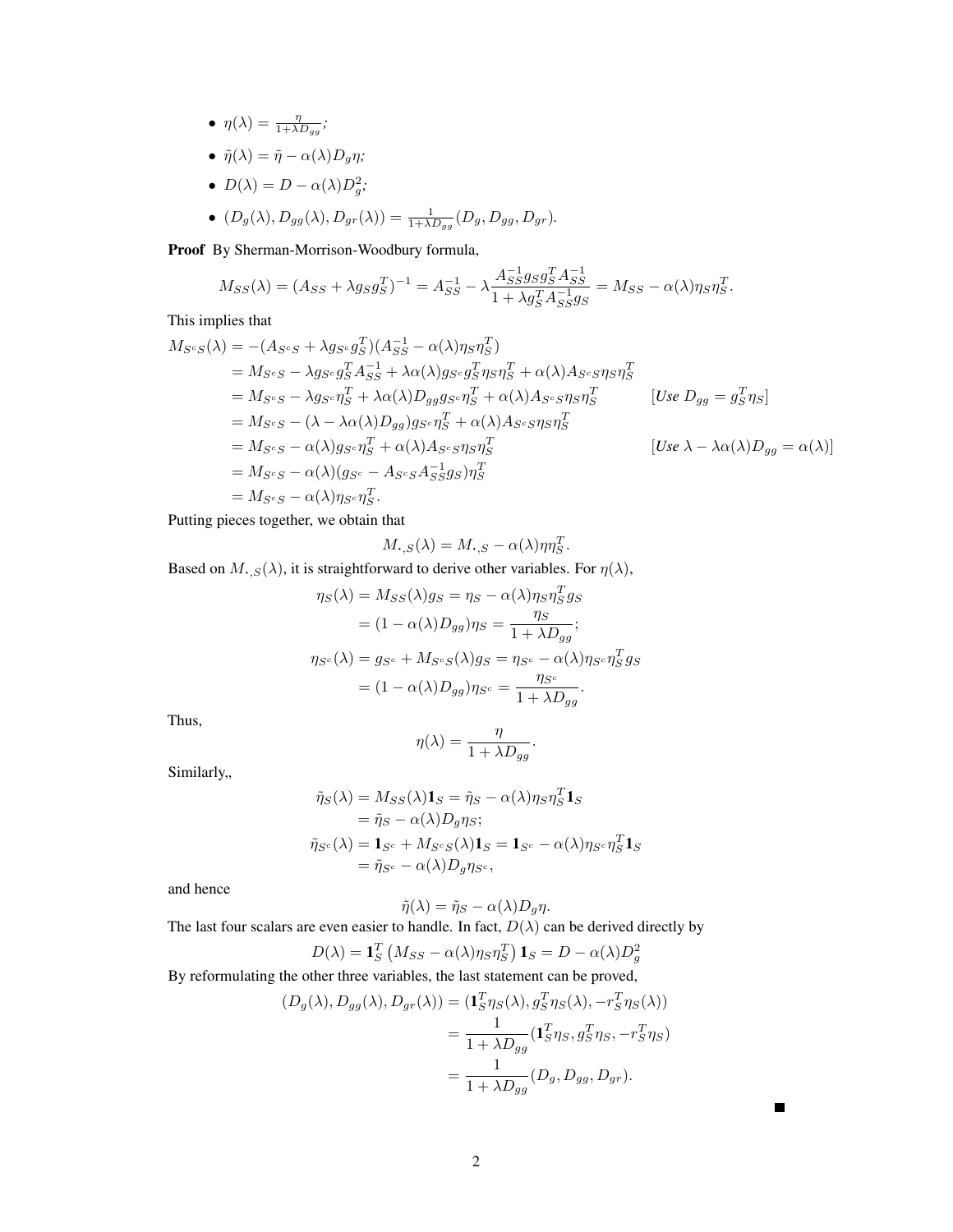#### B-2 Implementation

Lemma B-1 implies that given the function values of the intermediate variables at  $\lambda = 0$ , the function values at a neighborhood of  $0$  can be calculated directly. Within time  $t$ , all intermediate variables will be update correspondingly when the support changes. It has been shown in Theorem B-4 that updating M requires  $n|S|$  operations while updating other variables only requires n operations. When the problem transfer from time t to time  $t + 1$ , the variables  $(\eta, D_g, D_g, D_g)$  needs to be recalculated since it depends on a new  $g^{(t+1)}$ . In contrast,  $(M, \tilde{\eta}, D)$  can be updated in the same way as in time t. In summary,  $(M, \tilde{\eta}, D)$  is shared by for all times while  $(\eta, D_g, D_{gg}, D_{gr})$  is only used in a single time. For compact notations, we define  $Par<sub>1</sub>$  and  $Par<sub>2</sub>$  as

$$
Par_1 = \{M, \tilde{\eta}, D\}, \quad Par_2 = \{\eta, D_g, D_{gg}, D_{gr}\}.
$$
 (B-4)

In addition, we denote v by the concatenation of  $x_S$  and  $-\mu_{S^c}$ , i.e.

$$
v_S = x_S, \quad v_{S^c} = -\mu_{S^c}, \tag{B-5}
$$

as a  $n \times 1$  vector. It will be shown in the next subsection that  $v(\lambda)$  can be expressed in a concise way.

Algorithm 1 describes the full implementation of HONES algorithm, which solves the online problem (2) with r fixed. The sub-routines involved will be discussed separately in following subsections. Roughly speaking, after initialization, we enter into the outer-loop and try to solve  $(1)$  at time t using the information from time  $t-1$ . Starting from  $\lambda = 0$ , we search for the next  $\lambda$  that pushes one entry of v to zero. FIND\_LAMBDA fulfills this goal and also reports the corresponding entry j. If  $j \in S$  then j is removed from S and otherwise j is added into S. Since  $(v, \mu_0, Par_1, Par_2)$  are all functions of  $\lambda$ , we update them by UPDATE\_BY\_LAMBDA, in which  $\lambda^{\text{inc}}$  denotes the increment to reach the next turning point from the current one. Unlike  $(v, \mu_0)$ ,  $(\text{Par}_1, \text{Par}_2)$  has discontinuity at each turning point  $\lambda$  due to the change of support S. They are updated by UPDATE\_SHRINK\_SUPPORT and UPDATE\_EXPAND\_SUPPORT depending on whether  $S$  is shrinked or expanded. The procedure is repeated until  $\lambda$  cross over 1 and an inner-loop finishes. At the end,  $Par_2$  is recomputed for new  $g^{(t+1)}$ , which is achieved by DIRECT\_UPDATE.

#### B-3 FIND\_LAMBDA

With the help of intermediate variables, we can express  $(x_S, \mu_{S^c}, \mu_0)$  in a compact way.

**Theorem B-4** *Before any entry of*  $(x_S, \mu_{S^c})$  *hitting* 0*, it holds that* 

$$
\mu_0(\lambda) = \mu_0 + \frac{\alpha(\lambda)}{D - \alpha(\lambda)D_g^2} \cdot D_g(D_g\mu_0 - D_{gr}).
$$
\n(B-6)

*and*

$$
v(\lambda) \triangleq \begin{pmatrix} x_S(\lambda) \\ -\mu_{S^c}(\lambda) \end{pmatrix} = v + \frac{\alpha(\lambda)}{D - \alpha(\lambda)D_g^2} \cdot (D_g \mu_0 - D_{gr}) \cdot (D_g \tilde{\eta} - D\eta), \quad (B-7)
$$

Proof First we prove (B-6). By definition,

$$
\mu_0(\lambda) = \frac{1 - \mathbf{1}_S^T A_{SS}(\lambda)^{-1} r_S}{\mathbf{1}_S^T A_{SS}(\lambda)^{-1} \mathbf{1}_S} = \frac{1 - \mathbf{1}_S^T M_{SS}(\lambda) r_S}{D(\lambda)}.
$$

By Lemma B-1,

$$
- M_{SS}(\lambda) r_S = - (M_{SS} - \alpha(\lambda) \eta_S \eta_S^T) r_S
$$
  
= 
$$
- M_{SS} r_S - \alpha(\lambda) \eta_S \eta_S^T r_S = - M_{SS} r_S + \alpha(\lambda) D_{gr} \eta_S.
$$

Thus the numerator of  $\mu_0(\lambda)$  can be written as

$$
1 - \mathbf{1}_S^T y_S + \mathbf{1}_S^T (M_{S^c S}^T y_{S^c} - M_{S S} r_S) - \alpha(\lambda) D_{gr} \mathbf{1}_S^T \eta_S = D\mu_0 - \alpha(\lambda) D_{gr} D_g.
$$

The denominator of  $\mu_0(\lambda)$ , by Lemma B-1, is formulated as

$$
D(\lambda) = D - \alpha(\lambda)D_g^2.
$$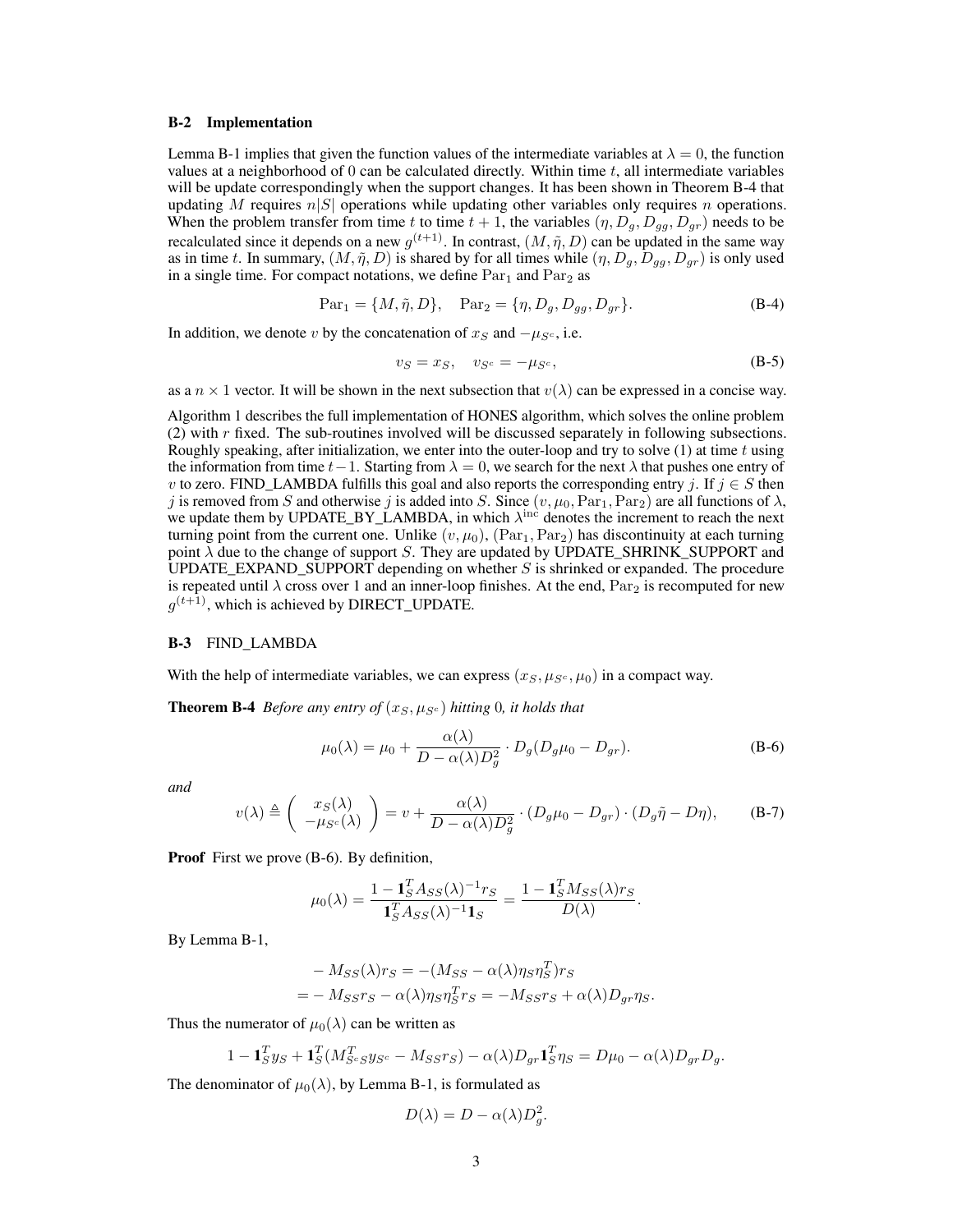**Algorithm 1** HONES Algorithm for time-varing  $\hat{A}$  and fixed  $r$ 

**Inputs:** Initial matrix  $A^{(0)}$ , vectors r, matrix-update-vectors  $\{g^{(t)}, t = 1, 2, \ldots\}$ . Initialization:  $x \leftarrow$  as the optimum corresponding to  $A^{(0)}$ ;  $S \leftarrow \text{supp}(x);$ Calculate  $(x, \mu, \mu_0)$  via (8)-(10)  $v_S \leftarrow x_S, v_{S^c} \leftarrow -\mu_{S^c};$ Calculate intermediate variables (Par<sub>1</sub>, Par<sub>2</sub>) via (B-1)-(B-3) with  $g = g^{(1)}$ . Procedure: 1: for  $t = 1, 2, \dots$  do 2:  $\lambda \leftarrow 0;$ <br>3: while  $\lambda$ while  $\lambda < 1$  do 4:  $(\lambda^{\text{inc}}, j, S^{\text{new}}) \leftarrow \text{FIND\_LAMBDA}(S, v, \mu_0; \text{Par}_1, \text{Par}_2);$ 5:  $\mathrm{e}^{\mathrm{inc}} \leftarrow \min\{\lambda^{\mathrm{inc}}, 1-\lambda\};$ 6:  $\lambda \leftarrow \lambda + \lambda^{\text{inc}};$ 7:  $(v, \mu_0; Par_1, Par_2) \leftarrow \text{UPDATE\_BY\_LAMBDA}(\lambda^{\text{inc}}; v, \mu_0; Par_1, Par_2);$ 8: **if**  $S^{\text{new}} = S \cup \{j\}$  then 9:  $(\text{Par}_1, \text{Par}_2) \leftarrow \text{UPDATE\_EXPAND\_SUPPORT}(\lambda, S, j; r, g^{(t)}, \text{Par}_1, \text{Par}_2);$ 10: **else if**  $S^{\text{new}} = \hat{S} \setminus \{j\}$  then 11:  $(\text{Par}_1, \text{Par}_2) \leftarrow \text{UPDATE\_SHRINK\_SUPPORT}(S, j; r, g^{(t)}, \text{Par}_1, \text{Par}_2);$ 12: end if 13:  $S \leftarrow S^{\text{new}}$ . 14: end while 15:  $\text{Par}_2 \leftarrow \text{DIRECT UP} \text{DATE}(S, r, q^{(t+1)}; \text{Par}_1, \text{Par}_2);$ 16:  $A \leftarrow A + g^{(t)}(g^{(t)})^T;$  $17:$  $s^{(t)} \leftarrow x_S, \quad x_{S^c}^{(t)} \leftarrow 0.$ 18: end for **Output:**  $x^{(1)}, x^{(2)}, \cdots$ .

Putting the pieces together results in

$$
\mu_0(\lambda) = \frac{D\mu_0 - \alpha(\lambda)D_{gr}D_g}{D - \alpha(\lambda)D_g^2} = \mu_0 + \frac{\alpha(\lambda)}{D - \alpha(\lambda)D_g^2} \cdot D_g(D_g\mu_0 - D_{gr}).
$$

Plug  $\mu_0(\lambda)$  into (8), we obtain that

$$
x_S(\lambda) = \mu_0(\lambda)\tilde{\eta}_S(\lambda) + A_{SS}(\lambda)^{-1}r_S
$$
  
\n
$$
= A_{SS}^{-1}r_S + \alpha(\lambda)D_{gr}\eta_S + (\mu_0(\lambda) - \mu_0)\tilde{\eta}_S(\lambda) + \mu_0\tilde{\eta}_S(\lambda)
$$
  
\n
$$
= x_S + \alpha(\lambda)D_{gr}\eta_S + (\mu_0(\lambda) - \mu_0)\tilde{\eta}_S(\lambda) + \mu_0(\tilde{\eta}_S(\lambda) - \tilde{\eta}_S)
$$
  
\n
$$
= x_S + \alpha(\lambda)D_{gr}\eta_S + \frac{\alpha(\lambda)}{D - \alpha(\lambda)D_g^2} \cdot D_g(D_g\mu_0 - D_{gr})\tilde{\eta}_S(\lambda) - \mu_0\alpha(\lambda)D_g\eta_S \qquad [Use LemmaB - 1]
$$
  
\n
$$
= x_S + \frac{\alpha(\lambda)}{D - \alpha(\lambda)D_g^2} \cdot D_g(D_g\mu_0 - D_{gr})\tilde{\eta}_S(\lambda) - \alpha(\lambda)(D_g\mu_0 - D_{gr})\eta_S
$$
  
\n
$$
= x_S + \frac{\alpha(\lambda)}{D - \alpha(\lambda)D_g^2} \cdot (D_g\mu_0 - D_{gr}) \cdot (D_g\tilde{\eta}_S(\lambda) - (D - \alpha(\lambda)D_g^2)\eta_S)
$$
  
\n
$$
= x_S + \frac{\alpha(\lambda)}{D - \alpha(\lambda)D_g^2} \cdot (D_g\mu_0 - D_{gr}) \cdot (D_g\tilde{\eta}_S - \alpha(\lambda)D_g^2\eta_S - (D - \alpha(\lambda)D_g^2)\eta_S)
$$
  
\n
$$
= x_S + \frac{\alpha(\lambda)}{D - \alpha(\lambda)D_g^2} \cdot (D_g\mu_0 - D_{gr}) \cdot (D_g\tilde{\eta}_S - D\eta_S).
$$

Similarly, it follows from (9) that

$$
-\mu_{S^c}(\lambda) = \mu_0(\lambda)\tilde{\eta}_{S^c}(\lambda) + r_{S^c} + M_{S^cS}(\lambda)r_S
$$
  
= 
$$
-\mu_{S^c} - \mu_0\tilde{\eta}_{S^c} + (M_{S^cS}(\lambda) - M_{S^cS})r_S + \mu_0(\lambda)\tilde{\eta}_{S^c}(\lambda)
$$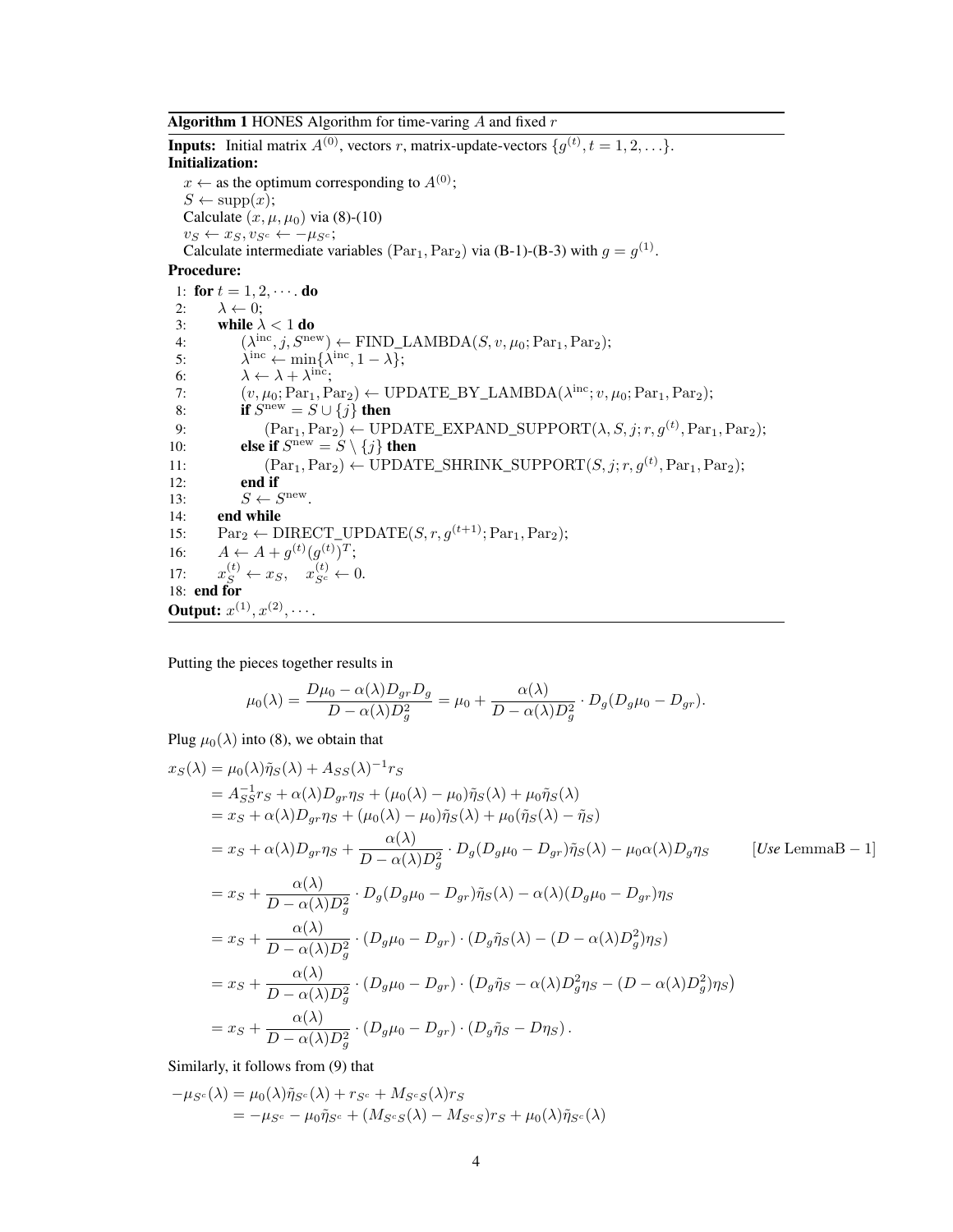$$
= -\mu_{S^c} - \mu_0 \tilde{\eta}_{S^c} + \alpha(\lambda) D_{gr} \eta_{S^c} + \mu_0(\lambda) \tilde{\eta}_{S^c}(\lambda)
$$
  
\n
$$
= -\mu_{S^c} + \alpha(\lambda) D_{gr} \eta_{S^c} + (\mu_0(\lambda) - \mu_0) \tilde{\eta}_{S^c}(\lambda) + \mu_0(\tilde{\eta}_{S^c}(\lambda) - \tilde{\eta}_{S^c})
$$
  
\n
$$
= -\mu_{S^c} + \alpha(\lambda) D_{gr} \eta_{S^c} + \frac{\alpha(\lambda)}{D - \alpha(\lambda) D_g^2} \cdot D_g(D_g \mu_0 - D_{gr}) \tilde{\eta}_{S^c}(\lambda) - \mu_0 \alpha(\lambda) D_g \eta_{S^c}
$$
  
\n
$$
= -\mu_{S^c} + \frac{\alpha(\lambda)}{D - \alpha(\lambda) D_g^2} \cdot D_g(D_g \mu_0 - D_{gr}) \tilde{\eta}_{S^c}(\lambda) - \alpha(\lambda) (D_g \mu_0 - D_{gr}) \eta_{S^c}
$$
  
\n
$$
= -\mu_{S^c} + \frac{\alpha(\lambda)}{D - \alpha(\lambda) D_g^2} \cdot (D_g \mu_0 - D_{gr}) (D_g \tilde{\eta}_{S^c}(\lambda) - (D - \alpha(\lambda) D_g^2) \eta_{S^c})
$$
  
\n
$$
= -\mu_{S^c} + \frac{\alpha(\lambda)}{D - \alpha(\lambda) D_g^2} \cdot (D_g \mu_0 - D_{gr}) (D_g \tilde{\eta}_{S^c} - \alpha(\lambda) D_g^2 \eta_{S^c} - (D - \alpha(\lambda) D_g^2) \eta_{S^c})
$$
  
\n
$$
= -\mu_{S^c} + \frac{\alpha(\lambda)}{D - \alpha(\lambda) D_g^2} \cdot (D_g \mu_0 - D_{gr}) (D_g \tilde{\eta}_{S^c} - D \eta_{S^c})
$$

In sum,

$$
\begin{pmatrix} x_S(\lambda) \\ -\mu_{S^c}(\lambda) \end{pmatrix} = \begin{pmatrix} x_S \\ -\mu_{S^c} \end{pmatrix} + \frac{\alpha(\lambda)}{D - \alpha(\lambda)D_g^2} \cdot (D_g \mu_0 - D_{gr}) \cdot (D_g \tilde{\eta} - D\eta).
$$

Ē

Theorem B-4 indicates that searching for next  $\lambda$  is equivalent to solve n linear equations. In fact, (B-7) can be abbreviated as

$$
v(\lambda) = v + \frac{\alpha(\lambda)}{D - \alpha(\lambda)D_g^2}u = \frac{Dv - (D_g^2v - u)\alpha(\lambda)}{D - \alpha(\lambda)D_g^2},
$$

for  $u = (D_q \mu_0 - D_{qr}) \cdot (D_q \tilde{\eta} - D_{\eta})$ . Let

$$
\alpha = \min_{+} \left\{ \frac{Dv_i}{D_g^2 v_i - u_i} : i = 1, 2, \dots, n \right\}
$$

where  $\min_{+}(\Omega)$  denotes the minimum of all positive numbers contained in set  $\Omega$ . Then the target  $\lambda$ is the solution of  $\alpha(\lambda) = \alpha$ , i.e.

$$
\lambda = \frac{\alpha}{1 - \alpha D_{gg}}.
$$

We should emphasize that the right-handed side might be negative if  $\alpha D_{gg} \geq 1$  in which case v never hits 0. Thus, we should set  $\lambda$  to be infinity. The implementation of FIND\_LAMBDA is stated in Algorithm 2

#### B-4 Variables Update

#### B-4.1 UPDATE\_BY\_LAMBDA

Once the next  $\lambda$  has been calculated, all variables can be updated via Lemma B-1 and Theorem B-4.

#### B-4.2 UPDATE\_EXPAND\_SUPPORT

Suppose S is updated to  $S \cup \{j\}$  for some  $j \in S^c$ . Denote  $\tilde{S}$  by  $S \cup \{j\}$  and we add a supscript + to each variable to denote the value after update. The key tool is the following formula showing the relation between matrix inverses after adding one row and one column.

**Proposition 1** Let  $\tilde{A}_{jj} = A_{jj} - A_{jS}A_{SS}^{-1}A_{Sj}$ ,

$$
A_{\tilde{S}\tilde{S}}^{-1} = \begin{pmatrix} A_{SS}^{-1} & 0 \\ 0 & 0 \end{pmatrix} + \frac{1}{\tilde{A}_{jj}} \cdot \begin{pmatrix} -A_{SS}^{-1}A_{Sj} \\ 1 \end{pmatrix} (-A_{jS}A_{SS}^{-1} - 1).
$$

Similar to section 4.1, the key is to update  $M$  and other variables are easy to update based on  $M$ . Denote a class of operator  $\{\mathcal{R}_j : j \in \dot{S}^c\}$  for matrix  $W \in \mathbb{R}^{n \times n}$ ,  $\mathcal{R}_j(W)$  sets the j-th row and j-th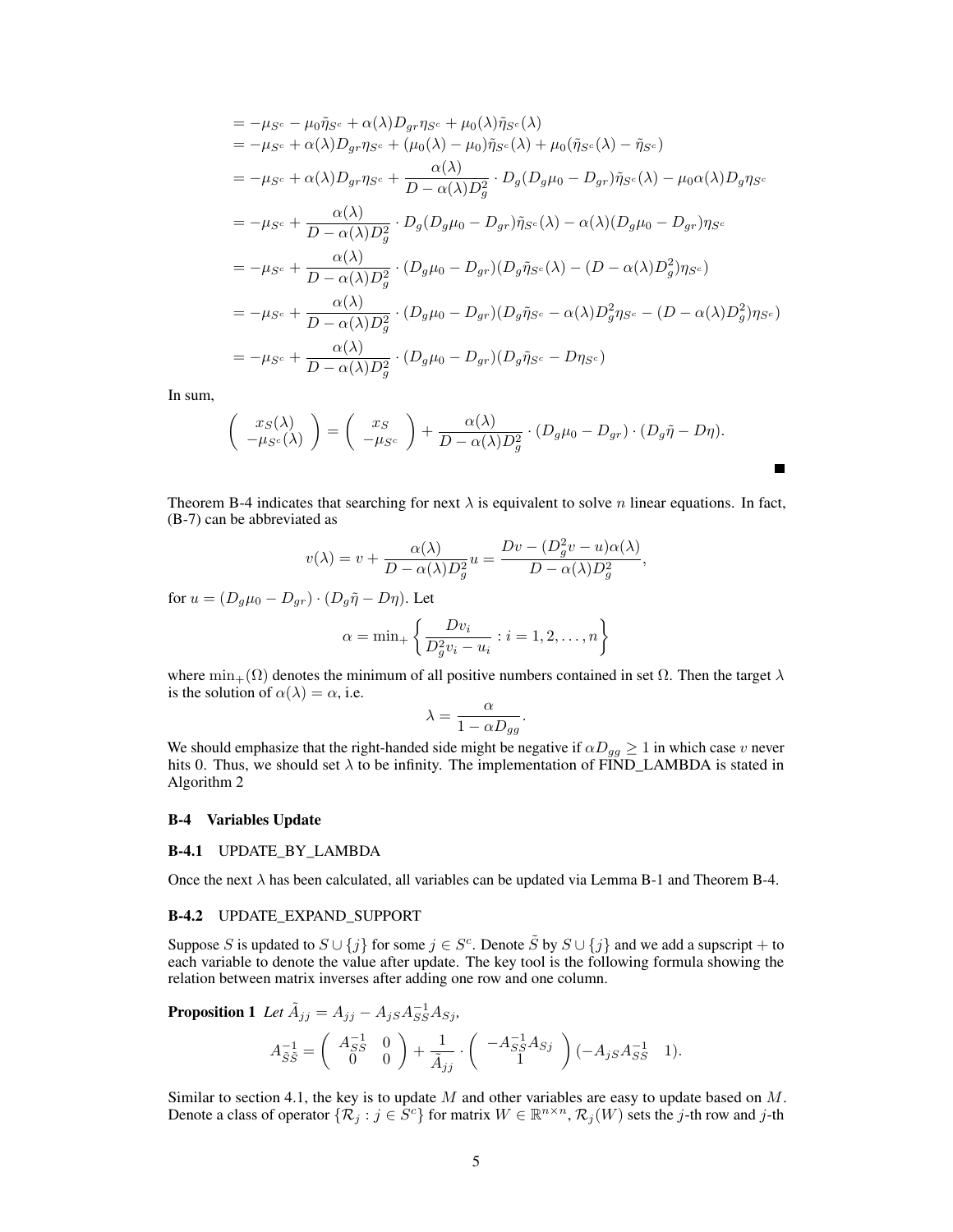# Algorithm 2 FIND\_LAMBDA

**Input:** Support *S*, iterate  $v = \left( \begin{array}{c} 1 \end{array} \right)$  $x_S$  $-\mu_{S^c}$  $\Big)$ ,  $\mu_0$ , intermediate variables Par<sub>1</sub>, Par<sub>2</sub>. Procedure: 1:  $u \leftarrow (D_q \mu_0 - D_{qr})(D_q \tilde{\eta} - D\eta);$ 2:  $\alpha \leftarrow \min_{+} \left\{ \frac{Dv_i}{D_g^2 v_i - u_i} : i = 1, 2, \dots, n \right\};$ 3:  $j \leftarrow \operatorname{argmin}_+ \left\{ \frac{Dv_i}{D_g^2 v_i - u_i} : i = 1, 2, \dots, n \right\};$ 4: if  $\alpha D_{gg} < 1$  then 5:  $\lambda^{\text{inc}} \leftarrow \frac{\alpha}{1 - \alpha D_{gg}}$ ; 6: else 7: λ  $\lambda^{\text{inc}} \leftarrow \infty;$ 8: end if 9: if  $j \in S$  then  $10:$  $S^{\text{new}} = S \setminus \{j\};$ 11: else  $12:$  $S^{\text{new}} = S \cup \{j\}.$ 13: end if **Output:**  $\lambda^{\text{inc}}, j, S^{\text{new}}$ .

# Algorithm 3 UPDATE\_BY\_LAMBDA

**Input:** Increment  $\lambda^{\text{inc}}$ ; iterate  $v = \begin{pmatrix} x_s \\ y_s \end{pmatrix}$  $-\mu_{S^c}$  $\Big)$ ,  $\mu_0$ ; intermediate variables Par<sub>1</sub>, Par<sub>2</sub>. Procedure: 1:  $\alpha_0 \leftarrow \frac{1}{1 + \lambda^{\text{inc}} \cdot D_{gg}}$ ; 2:  $\alpha \leftarrow \lambda^{\text{inc}} \cdot \alpha_0;$ 3:  $\tilde{\alpha} \leftarrow \frac{\alpha}{D - \alpha D_g^2};$ 4:  $v \leftarrow v + \tilde{\alpha} \cdot (D_g \mu_0 - D_{gr})(D_g \tilde{\eta} - D \eta);$ 5:  $\mu_0 \leftarrow \mu_0 + \tilde{\alpha} \cdot \tilde{D}_g (D_g \mu_0 - D_g r);$ 6:  $D \leftarrow D - \alpha D_g^2;$ 7:  $(D_g, D_{gg}, D_{gr}) \leftarrow \alpha_0(D_g, D_{gg}, D_{gr}).$ 8:  $M_{\bullet,S} \leftarrow M_{\bullet,S} - \alpha \eta \eta_S^T;$ 9:  $\tilde{\eta} \leftarrow \tilde{\eta} - \alpha D_g \eta;$ 10:  $\eta \leftarrow \alpha_0 \eta$ ; **Output:**  $v, \mu_0, \text{Par}_1, \text{Par}_2.$ 

column of W to be zero and for vector  $z \in \mathbb{R}^{n \times 1}$ ,  $\mathcal{R}_j(z)$  sets the j-th coordinate of z to be zero. One property of  $\mathcal{R}_j$  to be used is that For any matrix-vector pair  $(W, z)$ ,

$$
\mathcal{R}_j(W)z = \mathcal{R}_j(Wz) - z_j \mathcal{R}_j(W_j)
$$
 (B-8)

where  $W_j$  is j-th column of W.

**Theorem B-5** *Let*  $\gamma$  *and*  $\tilde{\gamma}$  *be two*  $n \times 1$  *vectors with* 

$$
\gamma_{\tilde{S}} = \tilde{\gamma}_{\tilde{S}} = (M_{jS} \quad 1)^T, \quad \gamma_{\tilde{S}^c} = -A_{\tilde{S}^c j} - A_{\tilde{S}^c S} M_{jS}^T, \quad \tilde{\gamma}_{\tilde{S}^c} = 0.
$$

*Then*

$$
M^+ = \mathcal{R}_j(M) + \frac{1}{\tilde{A}_{jj}} \cdot \gamma \tilde{\gamma}^T.
$$

Proof By definition,

$$
M^+_{\tilde{S}\tilde{S}} = A^{-1}_{\tilde{S}\tilde{S}}, \quad M^+_{\tilde{S}^c\tilde{S}} = -A_{\tilde{S}^c\tilde{S}}A^{-1}_{\tilde{S}\tilde{S}}.
$$

By Proposition 1,

$$
M_{\tilde{S}\tilde{S}}^+ = \begin{pmatrix} M_{SS} & 0 \\ 0 & 0 \end{pmatrix} + \frac{1}{\tilde{A}_{jj}} \begin{pmatrix} M_{jS}^T \\ 1 \end{pmatrix} (M_{jS} & 1) = \begin{pmatrix} M_{SS} & 0 \\ 0 & 0 \end{pmatrix} + \frac{1}{\tilde{A}_{jj}} \gamma_{\tilde{S}} \tilde{\gamma}_{\tilde{S}}^T,
$$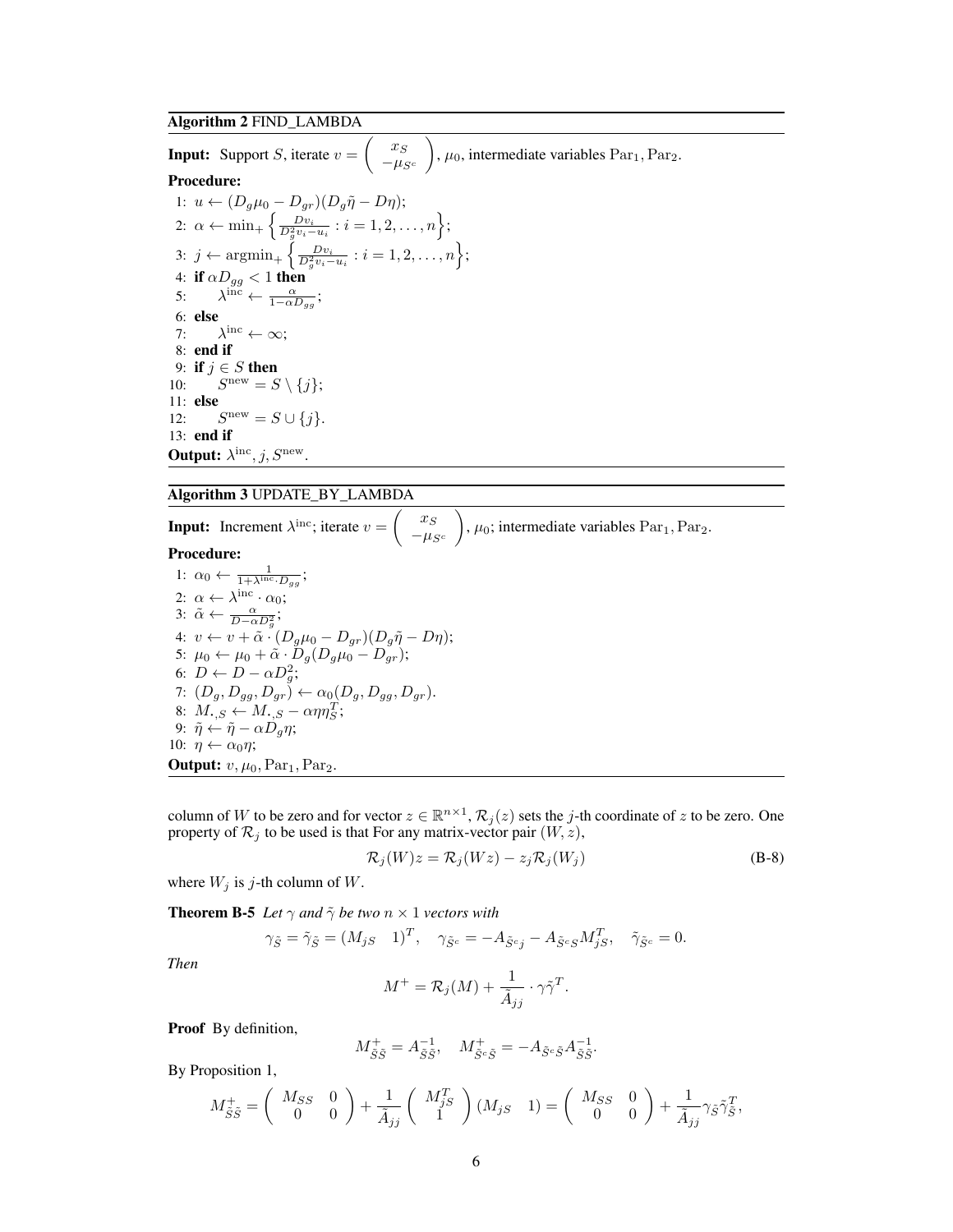and

$$
M_{\tilde{S}^c\tilde{S}}^+ = -(A_{\tilde{S}^cS} \quad A_{\tilde{S}^cj}) \left\{ \begin{pmatrix} M_{SS} & 0 \\ 0 & 0 \end{pmatrix} + \frac{1}{\tilde{A}_{jj}} \begin{pmatrix} M_{jS}^T \\ 1 \end{pmatrix} (M_{jS} \quad 1) \right\}
$$
  
=  $(M_{\tilde{S}^cS} \quad 0) + \frac{1}{\tilde{A}_{jj}} \gamma_{\tilde{S}^c} \tilde{\gamma}_{\tilde{S}}^T.$ 

Note that  $M_{\cdot,\tilde{S}^c}$  is always a zero matrix by definition, the above results imply that

$$
M^+ = \mathcal{R}_j(M) + \frac{1}{\tilde{A}_{jj}} \cdot \gamma \tilde{\gamma}^T.
$$

Г

The update of other parameters can be derived as a consequence of Theorem B-5. Theorem B-6 summarizes the result.

**Theorem B-6** Let  $b_{j,S} = -r_{\tilde{S}}^T \gamma_{\tilde{S}}$ , then

•  $\eta^+ = \mathcal{R}_j(\eta) + \frac{\eta_j}{\tilde{A}_{jj}} \gamma$ ;

• 
$$
\tilde{\eta}^+ = \mathcal{R}_j(\tilde{\eta}) + \frac{\tilde{\eta}_j}{\tilde{A}_{jj}} \gamma;
$$

 $D^+=D+\frac{\tilde{\eta}_j^2}{\tilde{A}_{jj}}$ 

• 
$$
D_g^+ = D_g + \frac{\eta_j \tilde{\eta}_j}{\tilde{A}_{jj}};
$$

\n- $$
D_{gg}^+ = D_{gg} + \frac{\eta_j^2}{\tilde{A}_{jj}}
$$
\n- $D_{gr}^+ = D_{gr} + \frac{\eta_j b_{j,S}}{\tilde{A}_{jj}}$
\n

**Proof** Since  $M_j = 0$ , (B-8) implies that for any  $z \in \mathbb{R}^{n \times 1}$ 

$$
\mathcal{R}_j(Mz) = \mathcal{R}_j(M)z.
$$

By definition,

$$
\eta = \begin{pmatrix} 0 \\ g_{S^c} \end{pmatrix} + Mg, \quad \tilde{\eta} = \begin{pmatrix} 0 \\ \mathbf{1}_{S^c} \end{pmatrix} + M\mathbf{1}.
$$

Also notice that  $\tilde{\gamma}_{\tilde{S}}^T g_{\tilde{S}} = g_j + M_{jS}^T g_S = \eta_j$  and  $\gamma_{\tilde{S}}^T \mathbf{1}_{\tilde{S}} = 1 + M_{jS} \mathbf{1}_S = \tilde{\eta}_j$ , thus,

$$
\eta^{+} = \begin{pmatrix} 0 \\ g_{\tilde{S}^c} \end{pmatrix} + M^{+}g = \begin{pmatrix} 0 \\ g_{\tilde{S}^c} \end{pmatrix} + \mathcal{R}_j(M)g + \frac{\tilde{\gamma}^T g}{\tilde{A}_{jj}}\gamma
$$
  
\n
$$
= \begin{pmatrix} 0 \\ g_{\tilde{S}^c} \end{pmatrix} + \mathcal{R}_j(Mg) + \frac{\tilde{\gamma}^T_{\tilde{S}}g_{\tilde{S}}}{\tilde{A}_{jj}}\gamma
$$
  
\n
$$
= \begin{pmatrix} 0 \\ g_{\tilde{S}^c} \end{pmatrix} + \mathcal{R}_j(\eta) - \mathcal{R}_j\left(\begin{pmatrix} 0 \\ g_{S^c} \end{pmatrix}\right) + \frac{\eta_j}{\tilde{A}_{jj}}\gamma
$$
  
\n
$$
= \begin{pmatrix} 0 \\ g_{\tilde{S}^c} \end{pmatrix} + \mathcal{R}_j(\eta) - \begin{pmatrix} 0 \\ g_{\tilde{S}^c} \end{pmatrix} + \frac{\eta_j}{\tilde{A}_{jj}}\gamma
$$
  
\n
$$
= \mathcal{R}_j(\eta) + \frac{\eta_j}{\tilde{A}_{jj}}\gamma.
$$

The update of  $\tilde{\eta}$  can be obtained by replacing g by 1 in the above derivation. The four scalars  $D, D_g, D_{gg}, D_{gr}$  can be updated as follows.

$$
D^+ = \mathbf{1}_{\tilde{S}}^T \tilde{\eta}_{\tilde{S}}^+ = \mathbf{1}_{\tilde{S}}^T \left( \mathcal{R}_j(\tilde{\eta})_{\tilde{S}} + \frac{\tilde{\eta}_j}{\tilde{A}_{jj}} \gamma_{\tilde{S}} \right) = D + \frac{\tilde{\eta}_j^2}{\tilde{A}_{jj}};
$$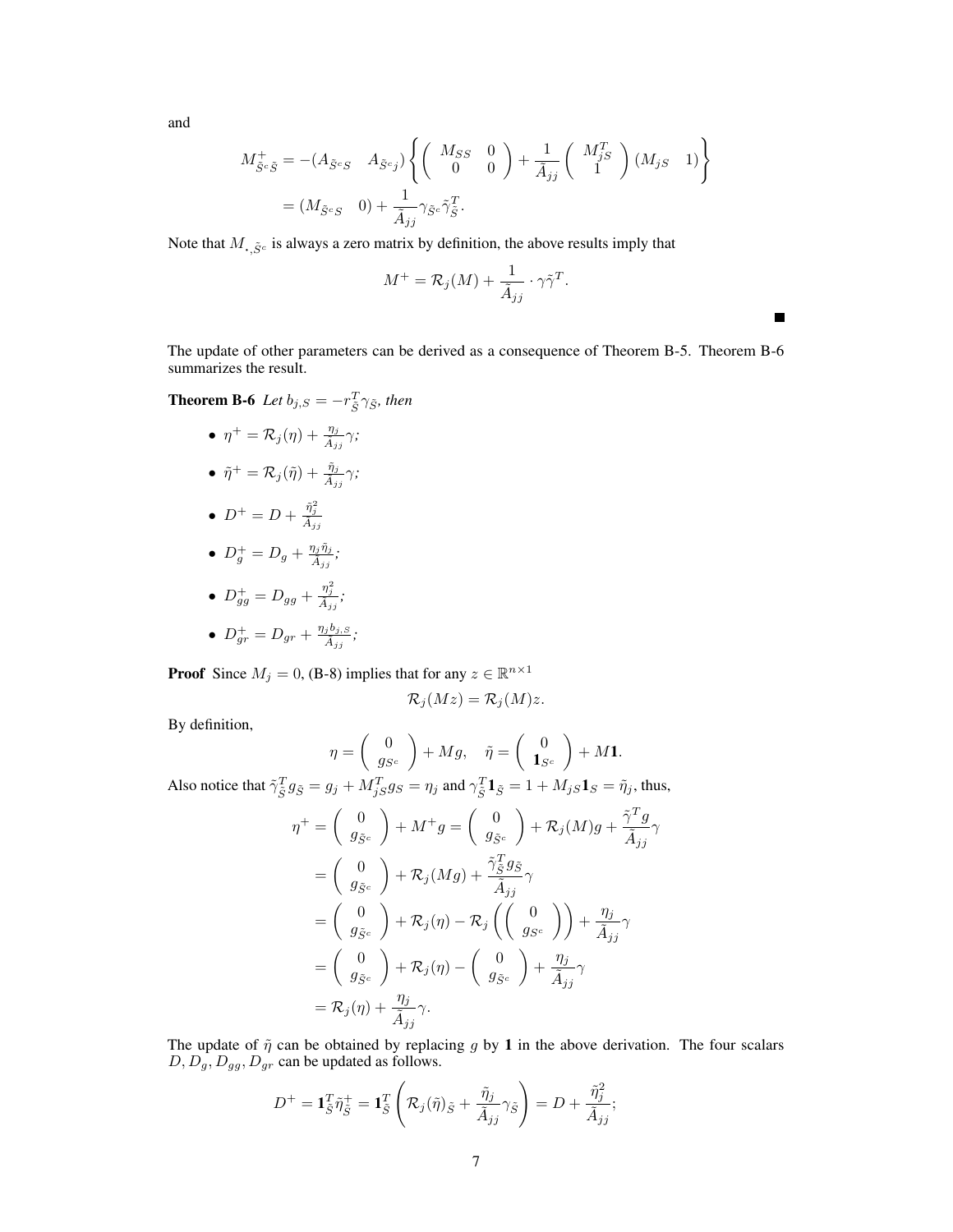$$
D_g^+ = \mathbf{1}_{\tilde{S}}^T \eta_{\tilde{S}}^+ = \mathbf{1}_{\tilde{S}}^T \left( \mathcal{R}_j(\eta)_{\tilde{S}} + \frac{\eta_j}{\tilde{A}_{jj}} \gamma_{\tilde{S}} \right) = D_g + \frac{\tilde{\eta}_j \eta_j}{\tilde{A}_{jj}};
$$
  
\n
$$
D_{gg}^+ = g_{\tilde{S}}^T \eta_{\tilde{S}}^+ = g_{\tilde{S}}^T \left( \mathcal{R}_j(\eta)_{\tilde{S}} + \frac{\eta_j}{\tilde{A}_{jj}} \gamma_{\tilde{S}} \right) = D_{gg} + \frac{\eta_j^2}{\tilde{A}_{jj}};
$$
  
\n
$$
D_{gr}^+ = -r_{\tilde{S}}^T \eta_{\tilde{S}}^+ = -r_{\tilde{S}}^T \left( \mathcal{R}_j(\eta_{\tilde{S}}) + \frac{\eta_j}{\tilde{A}_{jj}} \gamma_{\tilde{S}} \right) = D_{gr} - \frac{\eta_j}{\tilde{A}_{jj}} r_{\tilde{S}}^T \gamma_{\tilde{S}}
$$
  
\n
$$
= D_{gr} + \frac{\eta_j b_{j,S}}{\tilde{A}_{jj}}.
$$

 $\blacksquare$ 

The implementation of UPDATE\_EXPAND\_SUPPORT is summarized in Algorithm 4. Note that both  $\tilde{A}_{jj}$  and  $\gamma_{\tilde{S}^c}$  depends on  $\lambda$  and it is easy to see that

$$
\tilde{A}_{jj}(\lambda) = A_{jj} + \lambda g_j^2 + M_{jS}(A_{Sj} + \lambda g_j g_S) = A_{jj} + M_{jS}A_{Sj} + \lambda g_j \eta_j
$$
  

$$
\gamma_{\tilde{S}^c}(\lambda) \leftarrow -(A_{\tilde{S}^c j} + \lambda g_{\tilde{S}^c} g_j) - (A_{\tilde{S}^c S} + \lambda g_{\tilde{S}^c} g_S^T)M_{jS}^T = -A_{\tilde{S}^c j} - A_{\tilde{S}^c S}M_{jS}^T - \lambda \eta_j g_{\tilde{S}^c}.
$$

# Algorithm 4 UPDATE\_EXPAND\_SUPPORT

**Inputs:** Current  $\lambda$ , original support S, new index j, matrix A, vectors  $y, r, g$ , intermediate variables  $Par<sub>1</sub>, Par<sub>2</sub>$ . Procedure:

1: 
$$
\tilde{A}_{jj} \leftarrow A_{jj} + M_{jS}A_{Sj} + \lambda g_j \eta_j;
$$
  
\n2:  $\gamma_{\tilde{S}} \leftarrow (M_{jS}, 1)^T, \gamma_{\tilde{S}^c} \leftarrow -A_{\tilde{S}^c j} - A_{\tilde{S}^c S}M_{jS}^T - \lambda \eta_j g_{\tilde{S}^c};$   
\n3:  $\tilde{\gamma}_{\tilde{S}} \leftarrow (M_{jS}, 1)^T, \tilde{\gamma}_{\tilde{S}^c} \leftarrow 0;$   
\n4:  $b \leftarrow -r_{\tilde{S}}^T \gamma_{\tilde{S}};$   
\n5:  $D \leftarrow D + \frac{\tilde{\eta}_j^2}{\tilde{A}_{jj}};$   
\n6:  $D_g \leftarrow D_g + \frac{\eta_j \tilde{\eta}_j}{A_{jj}};$   
\n7:  $D_{gg} \leftarrow D_{gg} + \frac{\eta_j^2}{A_{jj}};$   
\n8:  $D_{gr} \leftarrow D_{gr} + \frac{\eta_j}{A_{jj}};$   
\n9:  $M_{\cdot,\tilde{S}} \leftarrow \mathcal{R}_j(M_{\cdot,\tilde{S}}) + \frac{1}{A_{jj}} \gamma \tilde{\gamma}_{\tilde{S}}^T;$   
\n10:  $\eta \leftarrow \mathcal{R}_j(\eta) + \frac{\eta_j}{A_{jj}} \gamma;$   
\n11:  $\tilde{\eta} \leftarrow \mathcal{R}_j(\tilde{\eta}) + \frac{\tilde{\eta}_j}{A_{jj}} \gamma;$   
\n0u**thut:** Par<sub>1</sub>, Par<sub>2</sub>.

# B-4.3 UPDATE\_SHRINK\_SUPPORT

Suppose S is updated to  $S \setminus \{j\}$  for some  $j \in S^c$ . Denote  $\tilde{S}$  by  $S \setminus \{j\}$  and we add a supscript – to each variable to denote the value after update. Similar to last subsection, we start from deriving  $M^$ and apply the result to calculate other variables.

**Theorem B-7** *Let*  $\beta$  *and*  $\tilde{\beta}$  *be two*  $n \times 1$  *vectors with* 

$$
\beta_{\tilde{S}} = \tilde{\beta}_{\tilde{S}} = M_{\tilde{S}j}, \quad \beta_{\tilde{S}^c} = \begin{pmatrix} -1 \\ M_{S^cj} \end{pmatrix} \quad \tilde{\beta}_{\tilde{S}^c} = 0.
$$

*Then*

$$
M^{-} = \mathcal{R}_{j}(M) - \frac{1}{M_{jj}} \cdot \beta \tilde{\beta}^{T}.
$$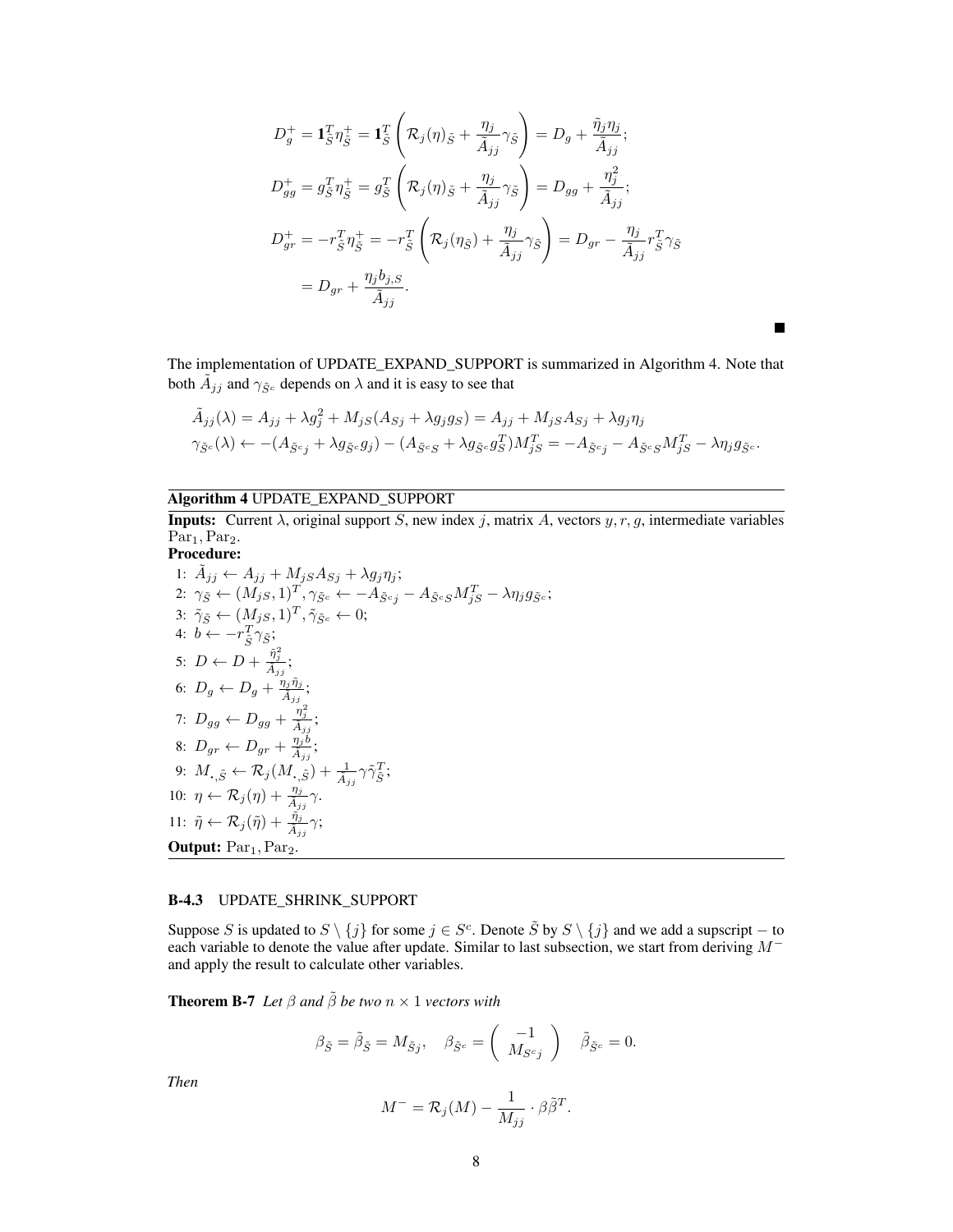Proof By definition,

$$
\begin{pmatrix}\nM_{\tilde{S}\tilde{S}} & M_{\tilde{S}j} \\
M_{j\tilde{S}} & M_{jj}\n\end{pmatrix} = A_{SS}^{-1} = \begin{pmatrix}\nA_{\tilde{S}\tilde{S}} & A_{\tilde{S}j} \\
A_{j\tilde{S}} & A_{jj}\n\end{pmatrix}^{-1}.
$$

Then Proposition 1 implies that

$$
\begin{pmatrix}\nM_{\tilde{S}\tilde{S}} & M_{\tilde{S}j} \\
M_{j\tilde{S}} & M_{jj}\n\end{pmatrix} = \begin{pmatrix}\nA_{\tilde{S}\tilde{S}}^{-1} & 0 \\
0 & 0\n\end{pmatrix} + \frac{1}{A_{jj} - A_{j\tilde{S}} A_{\tilde{S}\tilde{S}}^{-1} A_{\tilde{S}j}} \cdot \begin{pmatrix}\n-A_{\tilde{S}\tilde{S}}^{-1} A_{\tilde{S}j} \\
1\n\end{pmatrix} (-A_{j\tilde{S}} A_{\tilde{S}\tilde{S}}^{-1} - 1).
$$
\n(B-9)

This entails that

$$
A_{\tilde{S}\tilde{S}}^{-1} = M_{\tilde{S}\tilde{S}} - \frac{M_{\tilde{S}j} M_{j\tilde{S}}}{M_{jj}}, \quad -A_{j\tilde{S}} A_{\tilde{S}\tilde{S}}^{-1} = \frac{M_{j\tilde{S}}}{M_{jj}}.
$$
(B-10)

On the other hand,

$$
(M_{S^c\tilde{S}} \quad M_{S^cj}) = -A_{S^cS}A_{SS}^{-1} = -(A_{S^c\tilde{S}} \quad A_{S^cj}) \begin{pmatrix} M_{\tilde{S}\tilde{S}} & M_{\tilde{S}j} \\ M_{j\tilde{S}} & M_{jj} \end{pmatrix}
$$
  
= -(A\_{S^c\tilde{S}}M\_{\tilde{S}\tilde{S}} + A\_{S^cj}M\_{j\tilde{S}} \quad A\_{S^c\tilde{S}}M\_{\tilde{S}j} + A\_{S^cj}M\_{jj}). (B-11)

If follows from  $(B-9)$ ,  $(B-10)$  and  $(B-11)$  that

$$
-A_{S^c\tilde{S}}A_{\tilde{S}\tilde{S}}^{-1} = -A_{S^c\tilde{S}}\left(M_{\tilde{S}\tilde{S}} - \frac{M_{\tilde{S}j}M_{j\tilde{S}}}{M_{jj}}\right)
$$
  

$$
= M_{S^c\tilde{S}} + A_{S^cj}M_{j\tilde{S}} + \frac{A_{S^c\tilde{S}}M_{\tilde{S}j}M_{j\tilde{S}}}{M_{jj}}
$$
  

$$
= M_{S^c\tilde{S}} + (A_{S^cj}M_{jj} + A_{S^c\tilde{S}}M_{\tilde{S}j})\frac{M_{j\tilde{S}}}{M_{jj}}
$$
  

$$
= M_{S^c\tilde{S}} - \frac{M_{S^cj}M_{j\tilde{S}}}{M_{jj}}.
$$
 (B-12)

■

Putting (B-10) and (B-11) together, we obtain that

$$
M_{\cdot,\tilde{S}}^{-} = \left(\begin{array}{c} A_{\tilde{S}\tilde{S}}^{-1} \\ -A_{\tilde{S}c\tilde{S}}A_{\tilde{S}\tilde{S}}^{-1} \end{array}\right) = \left(\begin{array}{c} A_{\tilde{S}\tilde{S}}^{-1} \\ -A_{j\tilde{S}}A_{\tilde{S}\tilde{S}}^{-1} \\ -A_{S^c\tilde{S}}A_{\tilde{S}\tilde{S}}^{-1} \end{array}\right) = \mathcal{R}_j(M)_{\cdot,\tilde{S}} - \frac{1}{M_{jj}} \cdot \beta \tilde{\beta}_{\tilde{S}}^T.
$$

Since  $M_{\text{\tiny +},\tilde{S}^c}$  is a zero matrix,

$$
M^- = \mathcal{R}_j(M) - \frac{1}{M_{jj}} \cdot \beta \tilde{\beta}^T.
$$

**Theorem B-8** Let  $\tilde{b}_{j,S} = -r_{\tilde{S}}^T \beta_{\tilde{S}} - r_j M_{jj}$ , then

- $\eta^-$  =  $\mathcal{R}_j(\eta) \frac{\eta_j}{M_i}$  $\frac{\eta_j}{M_{jj}}\beta;$
- $\bullet~~\tilde{\eta}^-=\mathcal{R}_j(\tilde{\eta})-\frac{\tilde{\eta}_j}{M_j}$  $\frac{\eta_j}{M_{jj}}\beta;$
- $D^{-} = D \frac{\tilde{\eta}_j^2}{M_{jj}};$
- $D_g^- = D_g \frac{\eta_j \tilde{\eta}_j}{M_{ij}}$  $\frac{\eta_j\eta_j}{M_{jj}}$  ;

• 
$$
D_{gg}^- = D_{gg} - \frac{\eta_j^2}{M_{jj}};
$$

• 
$$
D_{gr}^- = D_{gr} - \frac{\eta_j \tilde{b}_{j,S}}{M_{jj}}.
$$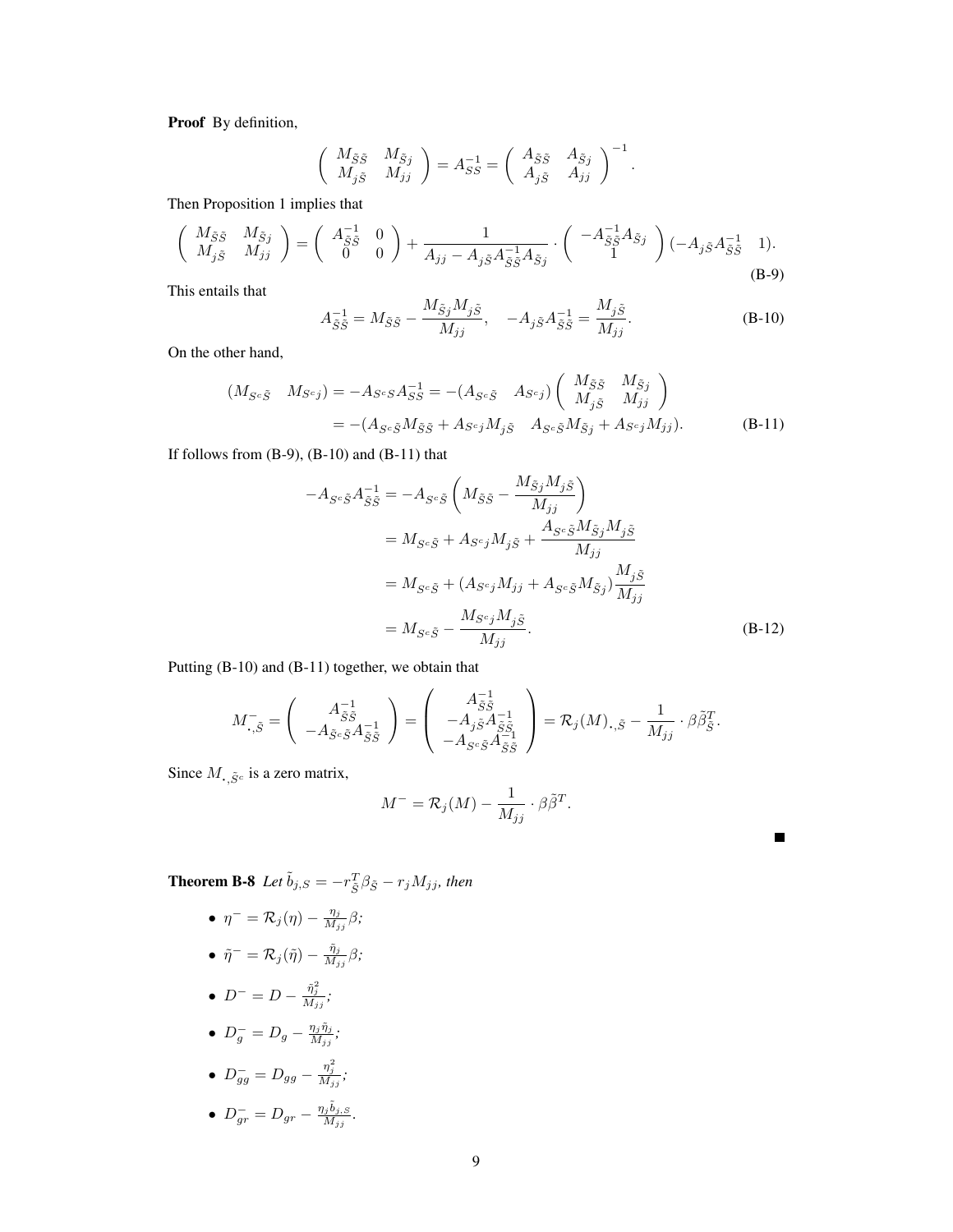# Algorithm 5 UPDATE\_SHRINK\_SUPPORT

**Inputs:** Original support S, new index j, matrix A, vector  $y, r, g$ , intermediate variables  $Par<sub>1</sub>, Par<sub>2</sub>$ . Procedure:  $\overline{ }$ 

1: 
$$
\beta_{\tilde{S}} \leftarrow M_{j\tilde{S}}^T
$$
,  $\beta_{\tilde{S}^c} \leftarrow \left(\begin{array}{c} -1 \\ M_{\tilde{S}^c} \end{array}\right)$ ,  $\tilde{\beta}_{\tilde{S}} \leftarrow M_{j\tilde{S}}^T$ ,  $\tilde{\beta}_{\tilde{S}^c} \leftarrow 0$ ;  
\n2:  $\tilde{b} \leftarrow -r_{\tilde{S}}^T \beta_{\tilde{S}} - r_j M_{jj}$ ;  
\n3:  $D \leftarrow D - \frac{\tilde{\eta}_j^2}{M_{jj}}$ ;  
\n4:  $D_g \leftarrow D_g - \frac{\eta_j \tilde{\eta}_j}{M_{jj}}$ ;  
\n5:  $D_{gg} \leftarrow D_{gg} - \frac{\eta_j^2}{M_{jj}}$ ;  
\n6:  $D_{gr} \leftarrow D_{gr} - \frac{\eta_j \tilde{b}}{M_{jj}}$ ;  
\n7:  $M_{\cdot, \tilde{S}} \leftarrow \mathcal{R}_j (M_{\cdot, \tilde{S}}) - \frac{1}{M_{jj}} \beta \tilde{\beta}_{\tilde{S}}^T$ ,  $M_{\cdot, j} \leftarrow 0$ ;  
\n8:  $\eta \leftarrow \mathcal{R}_j (\eta) - \frac{\eta_j}{M_{jj}} \beta$ ;  
\n9:  $\tilde{\eta} \leftarrow \mathcal{R}_j (\tilde{\eta}) - \frac{\tilde{\eta}_j}{M_{jj}} \beta$ .  
\n**Output:**  $\text{Par}_1, \text{Par}_2$ .

Proof By (B-8),

$$
\mathcal{R}_j(M)g=\mathcal{R}_j(Mg)-g_j\mathcal{R}_j(M_{\boldsymbol{\cdot},j})
$$

Let  $e_j$  is the j-th basis vector with j-th entry equal to 1 and all other entries equal to 0. Then

$$
\eta^{-} = \begin{pmatrix} 0 \\ g_{\tilde{S}^c} \end{pmatrix} + M^{-}g = \begin{pmatrix} 0 \\ g_{\tilde{S}^c} \end{pmatrix} + \mathcal{R}_j(M)g - \frac{\tilde{\beta}^T g}{M_{jj}} \beta
$$
  
\n
$$
= \begin{pmatrix} 0 \\ g_{\tilde{S}^c} \end{pmatrix} + \mathcal{R}_j(Mg) - g_j \mathcal{R}_j(M_{\cdot,j}) - \frac{\tilde{\beta}^T_{\tilde{S}} g_{\tilde{S}}}{M_{jj}} \beta
$$
  
\n
$$
= \begin{pmatrix} 0 \\ g_{\tilde{S}^c} \end{pmatrix} + \mathcal{R}_j(Mg) - g_j e_j - g_j \beta - \frac{\tilde{\beta}^T_{\tilde{S}} g_{\tilde{S}}}{M_{jj}} \beta
$$
  
\n
$$
= \begin{pmatrix} 0 \\ g_{\tilde{S}^c} \end{pmatrix} + \mathcal{R}_j(Mg) - g_j e_j - \frac{M_j s g_{\tilde{S}}}{M_{jj}} \beta
$$
  
\n
$$
= \begin{pmatrix} 0 \\ g_{\tilde{S}^c} \end{pmatrix} + \mathcal{R}_j(\eta) - \mathcal{R}_j \begin{pmatrix} 0 \\ g_{S^c} \end{pmatrix} - g_j e_j - \frac{\eta_j}{M_{jj}} \beta
$$
  
\n
$$
= \begin{pmatrix} 0 \\ g_{\tilde{S}^c} \end{pmatrix} + \mathcal{R}_j(\eta) - \begin{pmatrix} 0 \\ g_{S^c} \end{pmatrix} - g_j e_j - \frac{\eta_j}{M_{jj}} \beta
$$
  
\n
$$
= \mathcal{R}_j(\eta) - \frac{\eta_j}{M_{jj}} \beta.
$$

Substitute g by 1, we obtain the update for  $\tilde{\eta}$ . Together with (B-10) and the fact that  $j \in S$ , we obtain that

$$
D^{-} = \mathbf{1}_{\tilde{S}}^{T} \tilde{\eta}_{\tilde{S}}^{-} = \mathbf{1}_{\tilde{S}}^{T} \left( \tilde{\eta}_{\tilde{S}} - \frac{\tilde{\eta}_{j}}{M_{jj}} \beta_{\tilde{S}} \right) = D - \tilde{\eta}_{j} - \frac{\tilde{\eta}_{j}}{M_{jj}} (\mathbf{1}_{\tilde{S}}^{T} M_{\tilde{S}j})
$$
  
\n
$$
= D - \frac{\tilde{\eta}_{j}}{M_{jj}} (M_{jj} + \mathbf{1}_{\tilde{S}}^{T} M_{\tilde{S}j}) = D - \frac{\tilde{\eta}_{j}^{2}}{M_{jj}};
$$
  
\n
$$
D_{g}^{-} = \mathbf{1}_{\tilde{S}}^{T} \eta_{\tilde{S}}^{-} = \mathbf{1}_{\tilde{S}}^{T} \left( \eta_{\tilde{S}} - \frac{\eta_{j}}{M_{jj}} \beta_{\tilde{S}} \right) = D_{g} - \eta_{j} - \frac{\eta_{j}}{M_{jj}} (\mathbf{1}_{\tilde{S}}^{T} M_{\tilde{S}j})
$$
  
\n
$$
= D_{g} - \frac{\eta_{j}}{M_{jj}} (M_{jj} + \mathbf{1}_{\tilde{S}}^{T} M_{\tilde{S}j}) = D_{g} - \frac{\eta_{j} \tilde{\eta}_{j}}{M_{jj}};
$$
  
\n
$$
D_{gg}^{-} = g_{\tilde{S}}^{T} \eta_{\tilde{S}}^{-} = g_{\tilde{S}}^{T} \left( \eta_{\tilde{S}} - \frac{\eta_{j}}{M_{jj}} \beta_{\tilde{S}} \right) = D_{gg} - g_{j} \eta_{j} - \frac{\eta_{j}}{M_{jj}} (g_{\tilde{S}}^{T} M_{\tilde{S}j})
$$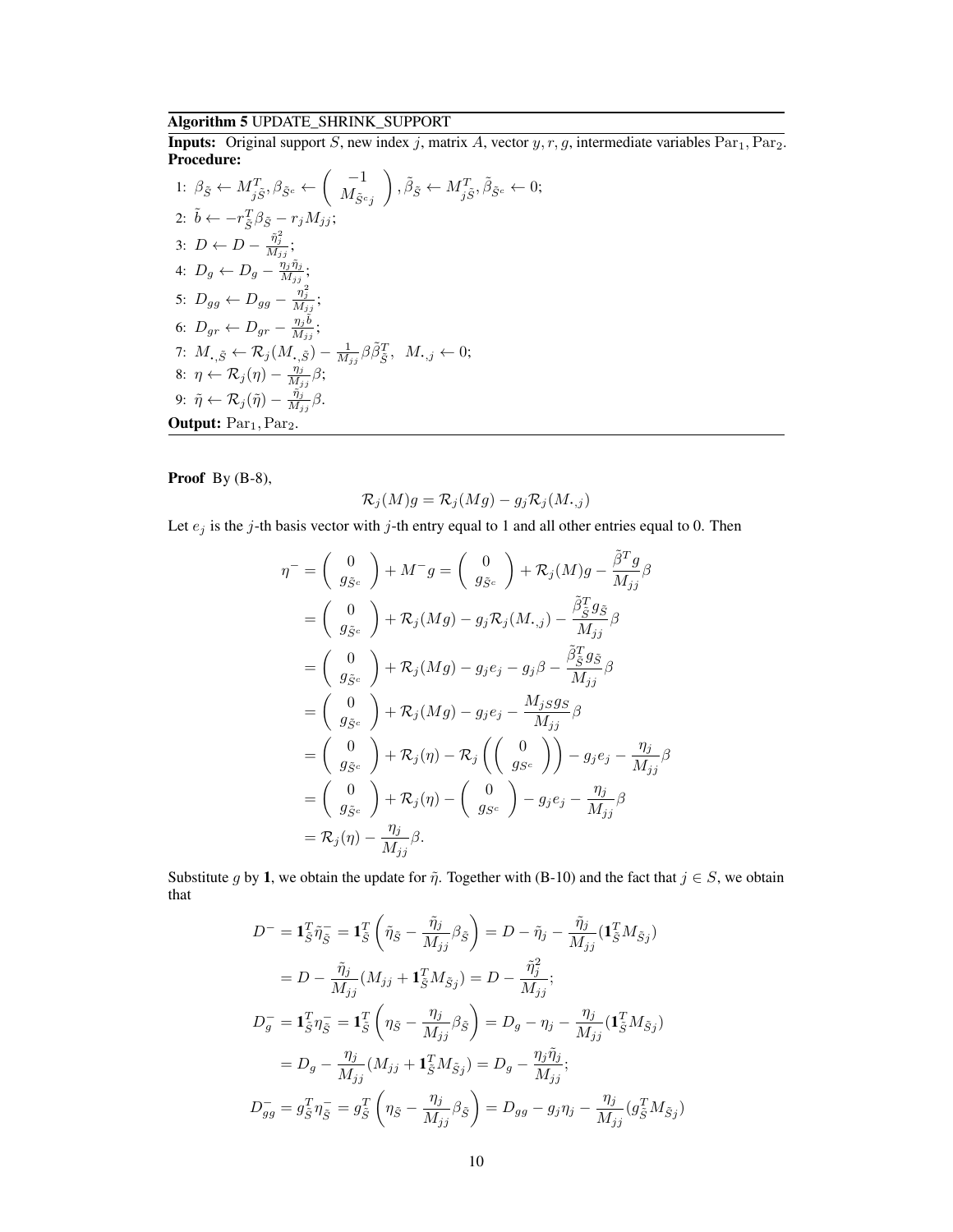$$
= D_{gg} - \frac{\eta_j}{M_{jj}} (g_j M_{jj} + g_{\tilde{S}}^T M_{\tilde{S}j}) = D_{gg} - \frac{\eta_j^2}{M_{jj}};
$$
  

$$
D_{gr}^- = -r_{\tilde{S}}^T \eta_{\tilde{S}}^- = -r_{\tilde{S}}^T \left( \eta_{\tilde{S}} - \frac{\eta_j}{M_{jj}} \beta_{\tilde{S}} \right) = -r_{\tilde{S}}^T \eta_{\tilde{S}} + r_j \eta_j + \frac{\eta_j}{M_{jj}} r_{\tilde{S}}^T \beta_{\tilde{S}}
$$
  

$$
= D_{gr} - \frac{\eta_j \tilde{b}_{j,S}}{M_{jj}}.
$$

The implementation of UPDATE\_SHRINK\_SUPPORT is summarized in Algorithm 5.

## B-4.4 DIRECT\_UPDATE

At the beginning of each time t, we need to recompute  $\text{Par}_2 = \{\eta, D_g, D_{gg}, D_{gr}\}\.$  The implementation is summarized in Algorithm 6.

#### Algorithm 6 DIRECT\_UPDATE

**Inputs:** Support S, vector  $y, r, q$ , intermediate variables  $Par_1, Par_2$ . Procedure: 1:  $\eta_S \leftarrow M_{SS}g_S, \eta_{S^c} \leftarrow g_{S^c} + M_{S^cSS}g_S;$ 2:  $D_g \leftarrow \mathbf{1}_{S}^T \underline{\eta}_S;$ 3:  $D_{gg} \leftarrow \eta_S^T g_S;$ 4:  $D_{gr} \leftarrow -\eta_S r_S$ . Output: Par<sub>2</sub>.

#### B-5 Update of A

As will be shown in next subsection, the complexities of all above sub-routines are at most  $O(ns)$ where  $s = |S|$ . However, the complexity of line 16 is  $O(n^2)$  which might dominate when the solution is sparse and the number of turning points is small. Fortunately, UPDATE\_EXPAND\_SUPPORT is the only sub-routine which extracts information from  $A$ . In fact, in line 1 and line 2,

$$
\left(\begin{array}{c}\tilde{A}_{jj}\\ \gamma_{\tilde{S}^c}\end{array}\right)=\left(\begin{array}{c}A_{jj}+M_{jS}A_{Sj}\\ -A_{\tilde{S}^cj}-A_{\tilde{S}^cS}M_{jS}^T\end{array}\right)+\lambda\eta_j\left(\begin{array}{c}g_j\\ g_{\tilde{S}^c}\end{array}\right).
$$

This only requires the j-th column of A. Let  $S_*$  be the union of all supports appeared in Algorithm 1. Suppose we know  $S_*$  apriori, we can only update the columns of A with indices in  $S_*$ . In other words, we update  $A_{\cdot,S_*}$  by  $A_{\cdot,S_*} + \lambda gg_{S_*}^T$  at the beginning of each step and hence the complexity is reduced to  $O(n|S_*|)$ .

Although agnostic to  $S_*$  in reality, we can initialize it by  $\text{supp}(x_k)$  for some positive k, e.g.  $k = 1$ , and keep track it by adding index into  $S_*$  once the index is not included in  $S_*$ . Once a new index j is detected, we update j-th column of A by using all previous  $g^{(t)}$ . The implementation is stated in Algorithm 7.

#### B-6 Complexity Analysis

In this subsection, we analyze the complexity of the algorithm. We distinguish four types of computation, namely matrix-vector product, outer-product of two vectors, inner-product of two vectors and vector-scalar product. Denote by  $W \in \mathbb{R}^{m \times p}$ ,  $(z, \tilde{z}) \in \mathbb{R}^p \times \mathbb{R}^q$  and  $a \in \mathbb{R}$  the generic matrix, vector and scalar respectively. As a convention, the complexity is defined as the number of scalar-scalar multiplications. The addition is omitted here for simplicity. Note that the complexities of  $Wz, z\tilde{z}^T, z^Tz$  and az are  $mp, pq, p$  and p, respectively. The results for a single step are summarized in Table 1 where  $s_* = |S_*|$  be the size of  $S_*$  at the final round. We should emphasize that our complexity analysis is exact.

 $1S_*$  might be updated, in which step nt-computations are involved in line 17 of Algorithm 7. However, on average,  $ns_*$  computations are involved since  $s_*$  represents the size of  $S_*$  at the last round.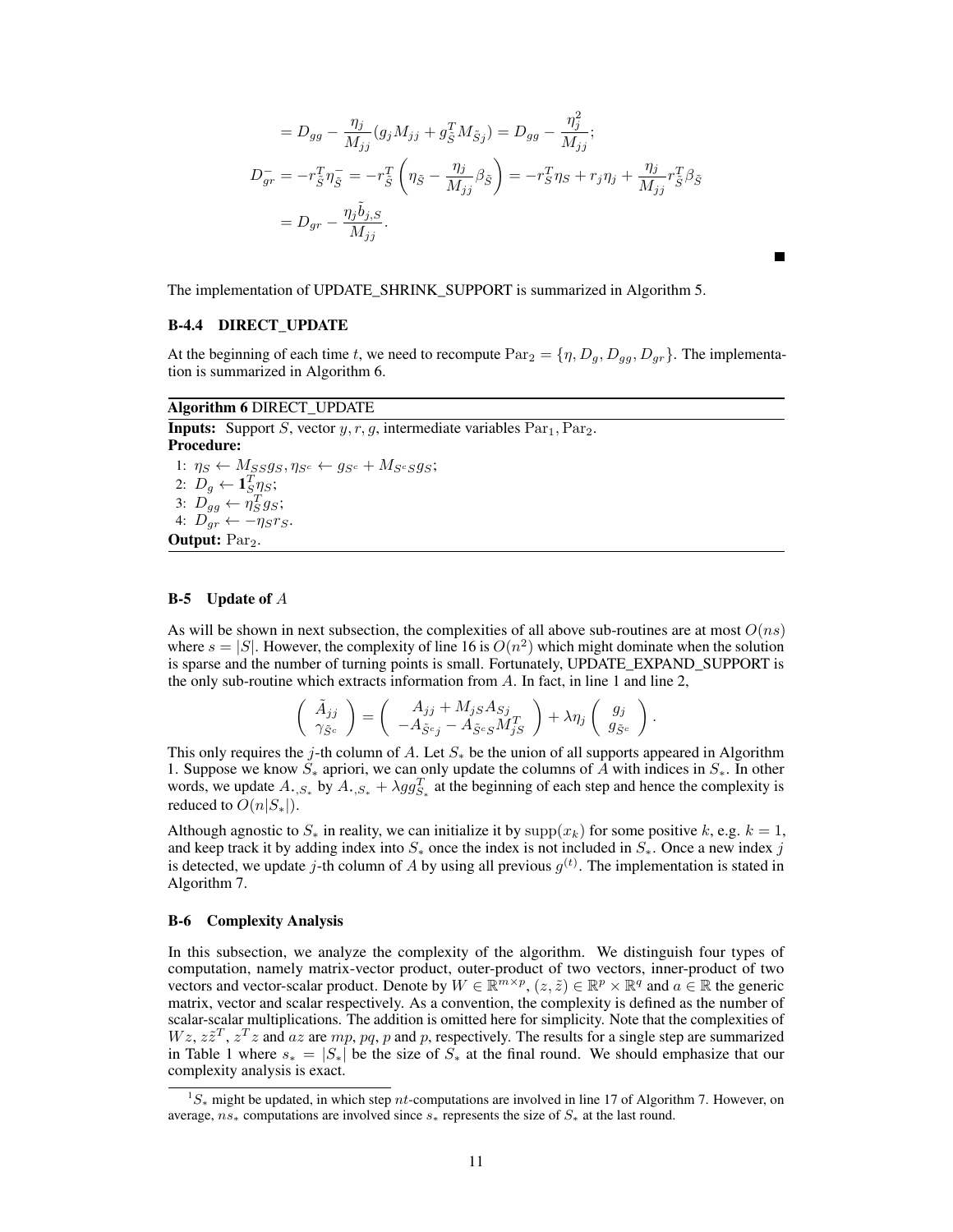**Algorithm 7** HONES Algorithm for time-varing  $A$  and fixed  $r$  with sparse update of  $A$ 

**Inputs:** Initial matrix  $A^{(0)}$ , vectors r, matrix-update-vectors  $\{g^{(t)}, t = 1, 2, \ldots\}$ . Initialization:

 $x \leftarrow$  as the optimum corresponding to  $A^{(0)}$ ;  $S \leftarrow \text{supp}(\hat{x}), S_* \leftarrow S;$ Calculate  $(x, \mu, \mu_0)$  via (8)-(10)  $v_S \leftarrow x_S, \quad v_{S^c} \leftarrow -\mu_{S^c};$ Calculate intermediate variables  $(\text{Par}_1, \text{Par}_2)$  via (B-1)-(B-3) based on  $g^{(1)}$ .

#### Procedure:

1: for  $t = 1, 2, \cdots$  do 2:  $\lambda \leftarrow 0$ ; 3: while  $\lambda < 1$  do 4:  $(\lambda^{\text{inc}}, j, S^{\text{new}}) \leftarrow \text{FIND\_LAMBDA}(S, v; \text{Par}_1, \text{Par}_2);$ 5:  $\mathrm{e}^{\mathrm{inc}} \leftarrow \min\{\lambda^{\mathrm{inc}}, 1-\lambda\};$ 6:  $\lambda \leftarrow \lambda + \lambda^{\text{inc}};$ 7:  $(v, \mu_0; Par_1, Par_2) \leftarrow \text{UPDATE\_BY\_LAMBDA}(\lambda^{\text{inc}}; v, \mu_0; Par_1, Par_2);$ 8: if  $S^{\text{new}} = S \cup \{j\}$  then 9:  $(\text{Par}_1, \text{Par}_2) \leftarrow \text{UPDATE\_EXPAND\_SUPPORT}(\lambda, S, j; A, r, g^{(t)}; \text{Par}_1, \text{Par}_2);$ 10: **if**  $j \notin S_*$  **then**<br>11:  $G \leftarrow (g^{(1)})$ 11:  $G \leftarrow (g^{(1)}, \ldots, g^{(t-1)});$ 12:  $A_{\cdot,j} \leftarrow A_{\cdot,j} + \tilde{G}G_{j,\cdot}^T;$ 13:  $S_* = S_* \cup \{j\};$ <br>14: **end if** end if 15: **else if**  $S^{new} = S \setminus \{j\}$  then 16:  $(\text{Par}_1, \text{Par}_2) \leftarrow \text{UPDATE\_SHRINK\_SUPPORT}(S, j; r, g^{(t)}; \text{Par}_1, \text{Par}_2);$ 17: end if 18:  $S \leftarrow S^{\text{new}}$ . 19: end while 20:  $\text{Par}_2 \leftarrow \text{DIRECT\_UPDATE}(S, r, g^{(t+1)}; \text{Par}_1, \text{Par}_2);$ 21:  $A_{\cdot,S_*} \leftarrow A_{\cdot,S_*} + g^{(t)}(g_{S_*}^{(t)})$  $_{S_*}^{(t)})^T;$  $22:$  $s^{(t)} \leftarrow x_S, \quad x_{S^c}^{(t)} \leftarrow 0.$ 23: end for **Output:**  $x^{(1)}, x^{(2)}, \cdots$ ...

Table 1: Computation complexity of each sub-routine in Algorithm 1.

|                       | $(Wz)$ -type |             | $(z\tilde{z}^T)$ -type $(z^T z)$ -type $(az)$ -type |    |
|-----------------------|--------------|-------------|-----------------------------------------------------|----|
| <b>FIND LAMBDA</b>    |              |             | n                                                   | 2n |
| UPDATE BY LAMBDA      |              | $n_{\rm s}$ |                                                     | 4n |
| UPDATE_EXPAND_SUPPORT | $s(n-s-1)$   | $n(s+1)$    | $n_{\rm}$                                           | 2n |
| UPDATE_SHRINK_SUPPORT |              | $n(s-1)$    | $n_{\rm c}$                                         | 2n |
| <b>DIRECT UPDATE</b>  | $n_{\rm s}$  |             | $n+s$                                               |    |
| Update $^1$ of A.     |              | $ns_*$      |                                                     |    |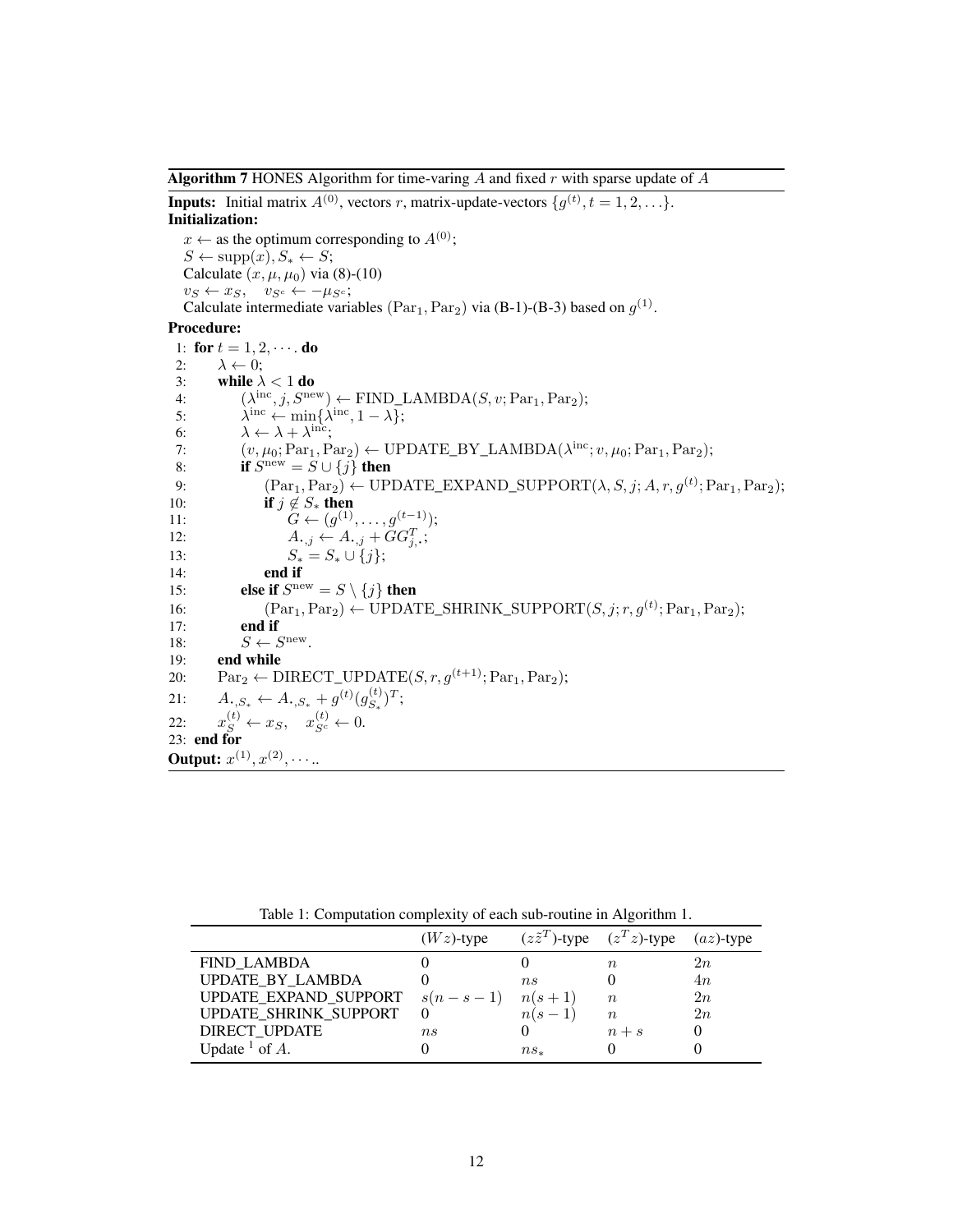For given t, denote  $k_A^+$  by the number of turning points which add element to S and  $k_A^-$  by the number of turning points which delete element from S. Let  $k_A = k_A^+ + k_A^-$  be the total number of turning points and  $s$  be the maximum size of  $S$  in the iteration Then the complexity of HONES for a single time  $t$  is at most

$$
ns(3k_A^+ + 2k_A^-) + n(12k_A^+ + 10k_A^-) + O(k_A),
$$

Therefore, the complexity at time  $t$  is at most

$$
C_{1t}\leq ns_*+ns(3k_A^++2k_A^-+1)+n(12k_A^++10k_A^-+2)+O(k_A)\leq ns_*+ns(3k_A+1)+n(12k_A+2)+O(k_A).
$$

### C Implementation of HONES Algorithm With Time-Varying r and Fixed  $A$

#### C-1 Intermediate Variables

Similar to Appendix B, we define  $Par_1 = \{M, \tilde{\eta}, D\}$  where the parameters are defined in (B-1)-(B-3). Moreover, we define a vector  $\xi$  such that

$$
\xi_S = -A_{SS}^{-1} \ell_S, \quad \xi_{S^c} = -\ell_{S^c} + A_{S^c S} A_{SS}^{-1} \ell_S,
$$

and a scalar  $D_\ell$  as

$$
D_{\ell} = \mathbf{1}_S^T \xi_S.
$$

We write  $Par_3$  for  $\{\xi, D_\ell\}$  for convenience.

#### C-2 Implementation

Algorithm 8 describes the full implementation in this case and the sub-routines will be discussed separately in following subsections.

**Algorithm 8** HONES Algorithm for constant  $A$ ,  $y$  and time-varying  $r$ 

**Inputs:** Initial matrix A, vector  $r^{(0)}$ , vector-update-vector  $\{\ell^{(t)} = r^{(t)} - r^{(t-1)} : t = 1, 2, \ldots\}.$ Initialization:  $x \leftarrow$  as the optimum corresponding to  $r^{(0)}$ .  $S \leftarrow \text{supp}(x);$ Calculate  $(x, \mu, \mu_0)$  via (8)-(10)  $v_S \leftarrow x_S, v_{S^c} \leftarrow -\mu_{S^c};$ Calculate intermediate variables  $Par_1$ ,  $Par_3$  via (B-1)-(B-3) based on  $\ell^{(1)}$ . Procedure: 1: for  $t = 1, 2, \cdots$  do 2:  $\lambda \leftarrow 0;$ 3: while  $\lambda < 1$  do 4:  $(\lambda^{\text{inc}}, j, S^{\text{new}}) \leftarrow \text{FIND\_UTLDE\_LAMBDA}(S, v; \text{Par}_1, \text{Par}_3);$ 5:  $\lambda^{\text{inc}} \leftarrow \min\{\lambda^{\text{inc}}, 1 - \lambda\};$ 6:  $(v, \mu_0; Par_1, Par_3) \leftarrow \text{UPDATE\_BY\_UTLDE\_LAMBDA}(\lambda^{\text{inc}}; v, \mu_0, Par_1, Par_3);$ 8: If  $S^{new} = S \cup \{j\}$  then<br>8:  $(Par_1, Par_3) \leftarrow \text{UPDATE\_UTIME}$  EXPAND\_SUPPORT $(S, j, A, \ell; Par_1, Par_3);$ 7: if  $S^{\text{new}} = S \cup \{j\}$  then 9: **else** if  $S^{\text{new}} = S \setminus \{j\}$  then 10:  $(\text{Par}_1, \text{Par}_3) \leftarrow \text{UPDATE_UTLDE\_SHRINK\_SUPPORT}(S, j, \ell; \text{Par}_1, \text{Par}_3);$ 11: end if 12:  $S \leftarrow S^{\text{new}};$ 13: 14: **end while**<br>
15:  $\text{Par}_3 \leftarrow \text{DIRECT\_UTIME\_UPDATE}(S, \text{Par}_1, h^{(t+1)});$  $\leftarrow \lambda + \lambda^{\text{inc}}.$ 14: end while  $16:$  $s^{(t)} \leftarrow x_S, \quad x_{S^c}^{(t)} \leftarrow 0.$ 17: end for **Output:**  $x^{(1)}, x^{(2)}, \cdots$ .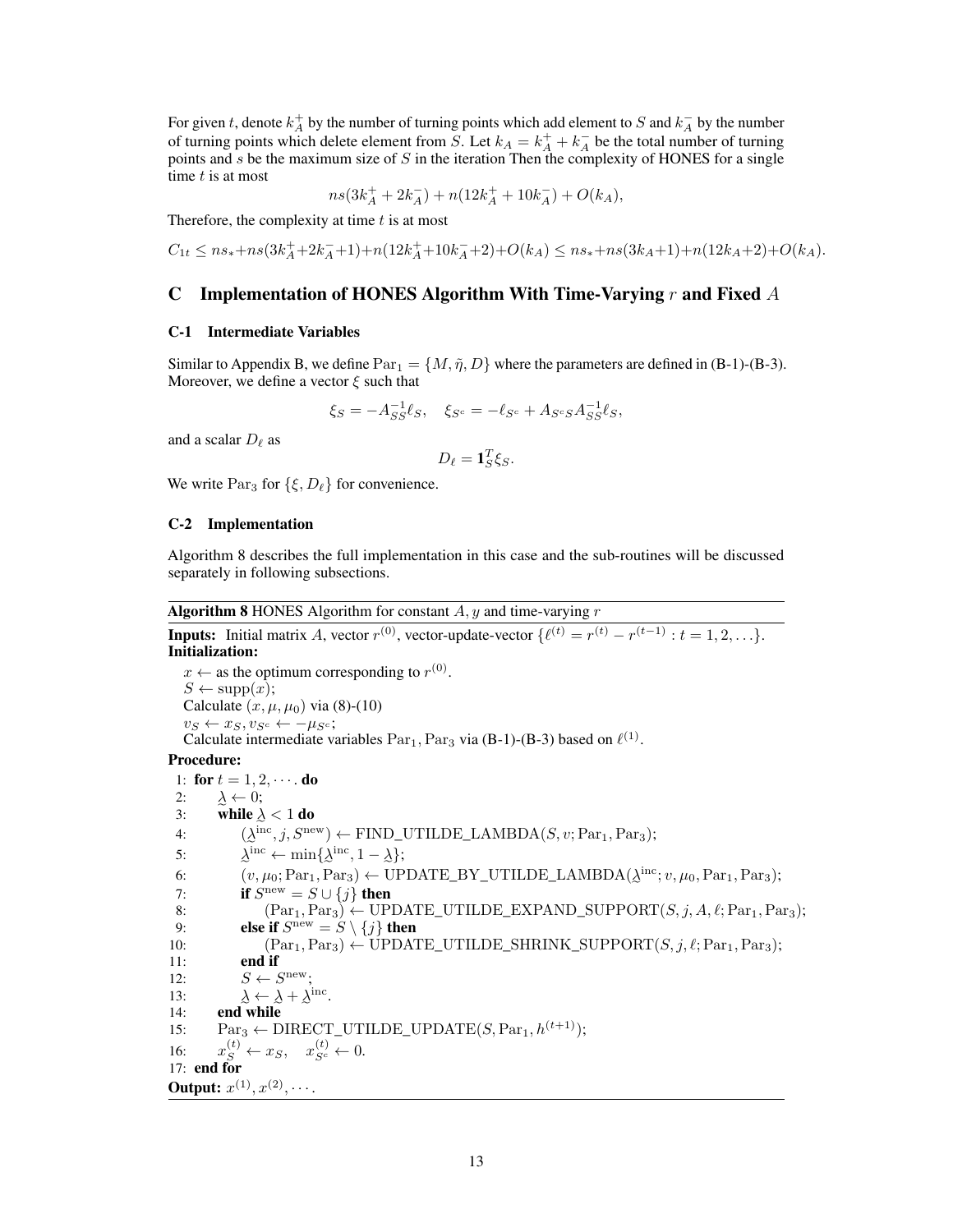#### C-3 FIND\_UTILDE\_LAMBDA

Define  $v$  as in (B-5). Then Theorem E-11 implies that

$$
v(\underline{\lambda}) = v(0) - \left(\xi - \frac{D_{\ell}}{D}\tilde{\eta}\right)\underline{\lambda}, \quad \mu_0(\underline{\lambda}) = \mu_0 + \frac{D_{\ell}}{D}\underline{\lambda}.
$$

Thus, searching for  $\lambda$  is equivalent to solve simple linear equations. Algorithm 9

e Algorithm 9 FIND\_UTILDE\_LAMBDA

**Input:** Support *S*, iterate  $v = \begin{pmatrix} x_S \\ -tu_S \end{pmatrix}$  $-\mu_{S^c}$ ), intermediate variables  $Par<sub>1</sub>$ ,  $Par<sub>3</sub>$ . Procedure: 1:  $\lambda$  $\mathbf{e} \leftarrow \min_{+} \left\{ \frac{v_i}{\epsilon - \frac{v_i}{D}} \right\}$  $\frac{v_i}{\xi_i-\frac{D_\ell}{D}\tilde{\eta}_i} : i=1,2,\ldots,n\bigg\};$ 2: j ←  $argmin_+$   $\left\{\frac{v_i}{\epsilon - \frac{D}{L}}\right\}$  $\frac{v_i}{\xi_i-\frac{D_\ell}{D}\tilde{\eta}_i}$ :  $i=1,2,\ldots,n\bigg\};$ 3: if  $j \in S$  then 4:  $S^{\text{new}} = S \setminus \{j\};$ 5: else 6:  $S^{\text{new}} = S \cup \{j\}.$ 7: end if **Output:**  $\lambda^{\text{inc}}$ ,  $j$ ,  $S^{\text{new}}$ .

#### C-4 Variables Update

#### C-4.1 UPDATE\_BY\_UTILDE\_LAMBDA

Note that all intermediate variables are not affected by  $\lambda$ , we only need to update v and  $\mu_0$  accordingly.

Algorithm 10 UPDATE\_BY\_UTILDE\_LAMBDA **Input:** Increment  $\lambda^{\text{inc}}$ ; iterate  $v = \begin{pmatrix} x_s \\ y_s \end{pmatrix}$  $-\mu_{S^c}$  $\Big)$ ,  $\mu_0$ ; intermediate variables Par<sub>1</sub>, Par<sub>3</sub>. Procedure: 1:  $v \leftarrow v - \left(\xi - \frac{D_{\ell}}{D}\tilde{\eta}\right) \lambda$ inc; 2:  $\mu_0 \leftarrow \mu_0 + \frac{D_{\ell}}{D} \lambda^{\text{inc}}.$ e Output:  $v, \mu_0$ .

#### C-4.2 UPDATE\_UTILDE\_EXPAND\_SUPPORT

Since  $M$  is exactly the same as in Appendix B, we can directly apply Theorem B-5 to obtain an update of M and the updates of other parameters as a consequence.

**Theorem C-9** *Let*  $\gamma$  *and*  $\tilde{\gamma}$  *be defined in Theorem B-5, i.e.* 

$$
\gamma_{\tilde{S}} = \tilde{\gamma}_{\tilde{S}} = (M_{jS} \quad 1)^T, \quad \gamma_{\tilde{S}^c} = -A_{\tilde{S}^c j} - A_{\tilde{S}^c S} M_{jS}^T, \quad \tilde{\gamma}_{\tilde{S}^c} = 0,
$$

*then*

\n- \n
$$
M^+ = \mathcal{R}_j(M) + \frac{1}{\bar{A}_{jj}} \gamma \tilde{\gamma}^T;
$$
\n
\n- \n
$$
\tilde{\eta}^+ = \mathcal{R}_j(\tilde{\eta}) + \frac{\tilde{\eta}_j}{\bar{A}_{jj}} \gamma;
$$
\n
\n

$$
\bullet \ \ D^+ = D + \frac{\eta_j^-}{\tilde{A}_{jj}};
$$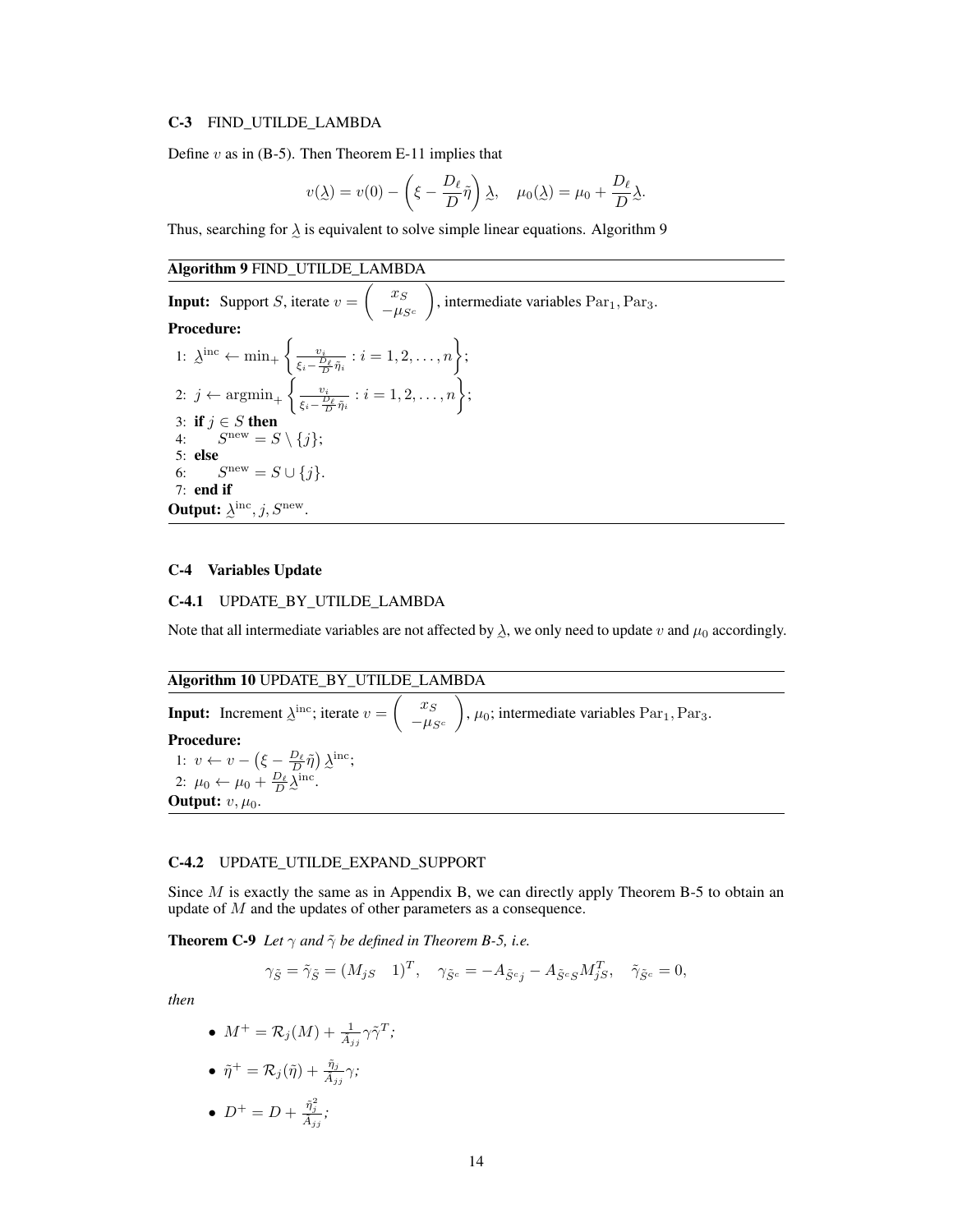•  $\xi^+ = \mathcal{R}_j(\xi) + \frac{\xi_j}{\tilde{A}_{jj}}\gamma$ ; •  $D_{\ell}^{+} = D_{\ell} + \frac{\xi_{j} \tilde{\eta}_{j}}{\tilde{A}_{jj}}$ .

**Proof** The update of M,  $\tilde{\eta}$  and Dhas been proved in Theorem B-5. For any subset S, let  $I_S$  denote the matrix with j-th diagonal element equal to 1 for any  $j \in S$  and all other elements equal to 0. Then  $\xi$  and  $\xi^+$  can be rewritten as

$$
\xi = -(M + I_{S^c})\ell, \quad \xi^+ = -(M^+ + I_{\tilde{S}^c})\ell.
$$

Note that  $I_{S^c} - I_{\tilde{S}^c} = e_j e_j^T$  where  $e_j$  is the j-th basis vector, then we have

$$
\xi^+ - \xi = \left(M - M^+ + e_j e_j^T\right) \ell = \left(M - \mathcal{R}_j(M) - \frac{1}{\tilde{A}_{jj}} \gamma \tilde{\gamma}^T + e_j e_j^T\right) \ell = -\frac{\tilde{\gamma}^T \ell}{\tilde{A}_{jj}} \gamma + (\ell_j - M_j s \ell_S) e_j
$$

$$
\implies \xi^+ = \xi - \frac{\tilde{\gamma}^T \ell}{\tilde{A}_{jj}} \gamma + (\ell_j - M_j s \ell_S) e_j = \mathcal{R}_j(\xi) - \frac{\tilde{\gamma}^T \ell}{\tilde{A}_{jj}} \gamma.
$$

Note that  $\tilde{\gamma}^T \ell = \ell_j + M_{jS} \ell_S = -\xi_j$ , we obtain that

$$
\xi^+ = \mathcal{R}_j(\xi) + \frac{\xi_j}{\tilde{A}_{jj}}\gamma.
$$

For  $D_{\ell}^{+}$ , we have

$$
D_{\ell}^{+} = \mathbf{1}_{\tilde{S}}^{T} \xi_{\tilde{S}}^{+} = D_{\ell} + \frac{\xi_j}{\tilde{A}_{jj}} \cdot \mathbf{1}_{\tilde{S}}^{T} \gamma_{\tilde{S}} = D_{\ell} + \frac{\xi_j \tilde{\eta}_j}{\tilde{A}_{jj}}.
$$

The implementation of UPDATE\_TILDE\_EXPAND\_SUPPORT is summarized in Algorithm 11.

# Algorithm 11 UPDATE\_UTILDE\_EXPAND\_SUPPORT

**Inputs:** Original support S, new index j, matrix A, vector  $\ell$ , intermediate variables Par<sub>1</sub>, Par<sub>3</sub>.<br>**Procedure:** Procedure: 1:  $\tilde{A}_{jj} \leftarrow A_{jj} + M_{jS}A_{Sj};$ 2:  $\gamma_{\tilde{S}} \leftarrow (M_{jS}, 1)^T, \gamma_{\tilde{S}^c} \leftarrow -A_{\tilde{S}^c j} - A_{\tilde{S}^c S} M_{jS}^T;$ 3:  $\tilde{\gamma}_{\tilde{S}} \leftarrow (M_{jS}, 1)^T, \tilde{\gamma}_{\tilde{S}^c} \leftarrow 0;$ 4:  $D \leftarrow D + \frac{\tilde{\eta}_j^2}{\tilde{A}_{jj}}$ ; 5:  $D_{\ell} \leftarrow D_{\ell} + \frac{\xi_j \tilde{\eta}_j}{\tilde{A}_{jj}}$ ; 6:  $\xi \leftarrow \mathcal{R}_j(\xi) + \frac{\xi_j}{\tilde{A}_{jj}}\gamma;$ 7:  $\tilde{\eta} \leftarrow \mathcal{R}_j(\tilde{\eta}) + \frac{\tilde{\eta}_j}{\tilde{A}_{jj}}\gamma;$ 8:  $M_{\boldsymbol{\cdot},\tilde{S}} \leftarrow \mathcal{R}_j(M_{\boldsymbol{\cdot},\tilde{S}}) + \frac{1}{\tilde{A}_{jj}} \gamma \tilde{\gamma}_{\tilde{S}}^T$ . **Output:**  $Par<sub>1</sub>, Par<sub>3</sub>$ .

#### C-4.3 UPDATE\_UTILDE\_SHRINK\_SUPPORT

Since  $M$  is exactly the same as in Appendix B, we can directly apply Theorem B-7 to obtain an update of M and the updates of other parameters as a consequence.

**Theorem C-10** *Let*  $\beta$  *and*  $\tilde{\beta}$  *be defined in Theorem B-7, i.e.* 

$$
\beta_{\tilde{S}} = \tilde{\beta}_{\tilde{S}} = M_{\tilde{S}j}, \quad \beta_{\tilde{S}^c} = \begin{pmatrix} -1 \\ M_{S^cj} \end{pmatrix} \quad \tilde{\beta}_{\tilde{S}^c} = 0,
$$

*then*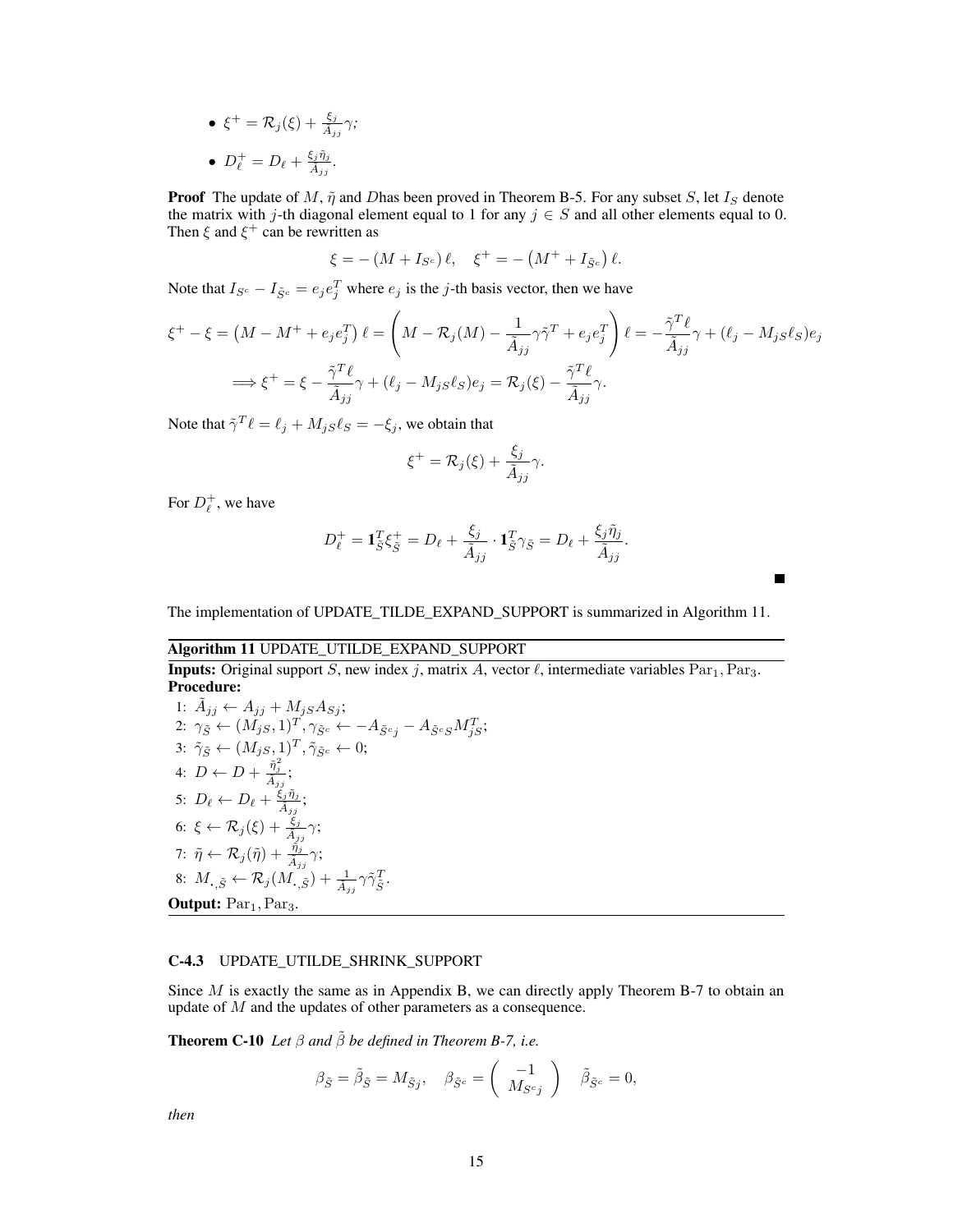• 
$$
M^- = \mathcal{R}_j(M) - \frac{1}{M_{jj}} \cdot \beta \tilde{\beta}^T;
$$

*.*

$$
\bullet\ \ \tilde{\eta}^-=\mathcal{R}_j(\tilde{\eta})-\tfrac{\tilde{\eta}_j}{M_{jj}}\beta;
$$

• 
$$
D^{-} = D - \frac{\tilde{\eta}_j^2}{M_{jj}};
$$

• 
$$
\xi^{-} = \mathcal{R}_j(\xi) - \frac{\xi_j}{M_{jj}}\beta;
$$

• 
$$
D_{\ell}^- = D_h - \frac{\xi_j \tilde{\eta}_j}{M_{jj}}
$$

**Proof** The update of M,  $\tilde{\eta}$  and D has been proved in Theorem B-7 and Theorem B-8. For any subset S, let  $I_S$  denote the matrix with j-th diagonal element equal to 1 for any  $j \in S$  and all other elements equal to 0. Then  $\xi$  and  $\xi^-$  can be rewritten as

$$
\xi = -(M + I_{S^c}) \ell, \quad \xi^- = -(M^- + I_{\tilde{S}^c}) \ell.
$$

Note that  $I_{\tilde{S}^c} - I_{S^c} = e_j e_j^T$  where  $e_j$  is the j-th basis vector, then we have

$$
\xi^{-} - \xi = \left(M - M^{-} - e_j e_j^{T}\right) \ell = \left(\frac{1}{M_{jj}} \beta \tilde{\beta}^{T} + M - \mathcal{R}_j(M) - e_j e_j^{T}\right) \ell
$$

$$
= \frac{\beta \tilde{\xi}^T \ell \tilde{\xi}}{M_{jj}} \beta + \left(M - \mathcal{R}_j(M) - e_j e_j^{T}\right) \ell \triangleq \frac{\beta \tilde{\xi}^T \ell \tilde{\xi}}{M_{jj}} \delta + \tilde{\xi}.
$$

By definition of  $\tilde{\xi}$ 

$$
\tilde{\xi}_{\tilde{S}} = \ell_j M_{\tilde{S}j}, \quad \tilde{\xi}_j = M_{j\tilde{S}} \ell_{\tilde{S}} + \ell_j M_{jj} - \ell_j = -\xi_j - \ell_j, \quad \tilde{\xi}_{S^c} = \ell_j M_{S^c j},
$$

and thus,

$$
\tilde{\xi} = \ell_j \beta - \xi_j e_j.
$$

This implies that

$$
\xi^{-} = \xi - \xi_j e_j + \frac{\beta_{\tilde{S}}^T \ell_{\tilde{S}} + \ell_j M_{jj}}{M_{jj}} \beta = \mathcal{R}_j(\xi) - \frac{\xi_j}{M_{jj}} \beta.
$$

For  $D_{\ell}^-$ , we have

$$
D_{\ell}^- = \mathbf{1}_{\tilde{S}}^T \xi_{\tilde{S}}^- = D_{\ell} - \xi_j - \frac{\xi_j}{M_{jj}} \cdot \mathbf{1}_{\tilde{S}}^T \beta_{\tilde{S}} = D_{\ell} - \frac{\xi_j (\mathbf{1}_{\tilde{S}}^T \beta_{\tilde{S}} + M_{jj})}{M_{jj}} = D_{\ell} - \frac{\xi_j \tilde{\eta}_j}{M_{jj}}.
$$

Г

The implementation of UPDATE\_TILDE\_SHRINK\_SUPPORT is summarized in Algorithm 12.

Algorithm 12 UPDATE\_UTILDE\_SHRINK\_SUPPORT

**Inputs:** Original support S, new index j, vector  $\ell$ , intermediate variables Par<sub>1</sub>, Par<sub>3</sub>. Procedure:  $\mathcal{L}$ 

1: 
$$
\beta_{\tilde{S}} \leftarrow M_{j\tilde{S}}^T, \beta_{\tilde{S}^c} \leftarrow \begin{pmatrix} -1 \\ M_{\tilde{S}^cj} \end{pmatrix}, \tilde{\beta}_{\tilde{S}} \leftarrow M_{j\tilde{S}}^T, \tilde{\beta}_{\tilde{S}^c} \leftarrow 0;
$$
  
\n2:  $D \leftarrow D - \frac{\tilde{\eta}_{j\tilde{j}}^2}{M_{jj}};$   
\n3:  $D_{\ell} \leftarrow D_{\ell} - \frac{\xi_j \tilde{\eta}_{j\tilde{j}}}{M_{jj}};$   
\n4:  $\xi \leftarrow \mathcal{R}_j(\xi) - \frac{\tilde{\eta}_{j\tilde{j}}}{M_{jj}} \beta;$   
\n5:  $\tilde{\eta} \leftarrow \mathcal{R}_j(\tilde{\eta}) - \frac{\tilde{\eta}_{j\tilde{j}}}{M_{jj}} \beta;$   
\n6:  $M_{\cdot,\tilde{S}} \leftarrow \mathcal{R}_j(M_{\cdot,\tilde{S}}) - \frac{1}{M_{jj}} \beta \tilde{\beta}_{\tilde{S}}^T, M_{\cdot,j} \leftarrow 0.$   
\n**Output:** Par<sub>1</sub>, Par<sub>3</sub>.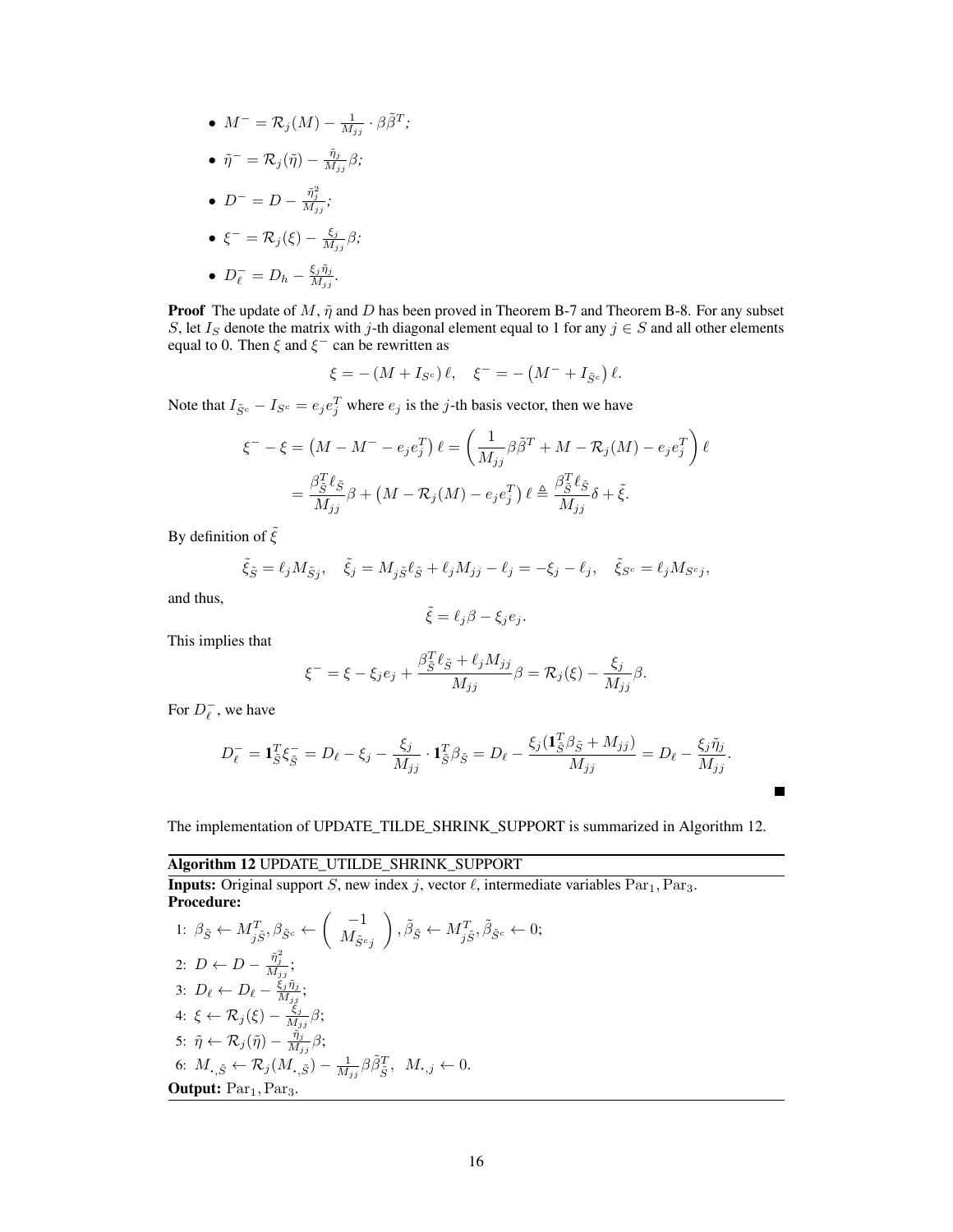#### Algorithm 13 DIRECT\_UTILDE\_UPDATE

**Inputs:** Support S, vector-update-vector  $\ell$ , intermediate variables M. Procedure: 1:  $\xi_S \leftarrow -M_{SS}\ell_S, \ \xi_{S^c} \leftarrow -\ell_{S^c} - M_{S^cS}\ell_S;$ 2:  $D_{\ell} \leftarrow \mathbf{1}_S^T \xi_S$ . **Output:**  $\xi, D_\ell$ .

#### C-4.4 DIRECT\_UTILDE\_UPDATE

At the beginning of each time t, we need to recompute  $\xi$  and  $D_\ell$ . The implementation is summarized in Algorithm 13.

#### C-5 Complexity Analysis

Similar to Appendix B, we can analyze the computation complexity. The analysis here is much simpler than the last case since the implementation is quite straightforward. Table 2 summarizes the results.

Table 2: Computation complexity of each sub-routine in Algorithm 8.

|                              | $(Wz)$ -type |          | $(z\tilde{z}^T)$ -type $(z^T z)$ -type | $(az)$ -type |
|------------------------------|--------------|----------|----------------------------------------|--------------|
| FIND UTILDE LAMBDA           |              |          | 2n                                     |              |
| UPDATE BY UTILDE LAMBDA      |              |          |                                        | $n_{\rm}$    |
| UPDATE_UTILDE_EXPAND_SUPPORT | $(n-s-1)s$   | $n(s+1)$ |                                        | 2n           |
| UPDATE_UTILDE_SHRINK_SUPPORT |              | $n(s-1)$ |                                        | 2n           |
| DIRECT UTILDE UPDATE         | n s          |          |                                        |              |

Let  $k_r^+$  and  $k_r^-$  be the number of turning points that S is expanded and shrinked respectively and  $k_r = k_r^+ + k_r^-$  be the total number of tuning points, then the complexity is

 $C_{2t} \leq ns + n + 3nk_r + n(2s+3)k_r^+ + n(s+1)k_r^- + O(k_r) = ns(2k_r + 1) + n(6k_r + 1) + O(k_r).$ 

# **D** Implementation of HONES Algorithm With Time-Varying  $A, r$

#### D-1 Intermediate Variables

Based on the results in Appendix B and Appendix C, we can concatenate Algorithm 1 and Algorithm 8. Thus we define  $Par_1, Par_2, Par_3$  as  $Par_1 = \{M, \tilde{\eta}, D\}$ ,  $Par_2 = \{\eta, D_q, D_{qq}, D_{qr}\}$ ,  $Par_3 =$  $\{\xi, D_{\ell}\}\$  where all parameters are defined in previous appendices.

#### D-2 Implementation

Note that only two sub-routines involves the matrix A, namely UPDATE\_EXPAND\_SUPPORT and UPDATE\_UTILDE\_EXPAND\_SUPPORT, and moreover they only involve the  $j$ -th column of  $A$ . Thus, we can use the sparse update of A as in Algorithm 7 for acceleration. Algorithm 14 below describes the implementation.

#### D-3 Complexity Analysis

The complexity of Algorithm 14 is just the sum of that of Algorithm 1 and Algorithm 8, i.e.

$$
C_t = C_{1t} + C_{2t} = ns_* + ns(3k_A + 2k_r + 2) + n(12k_A + 6k_r + 3) + O(k_A + k_r).
$$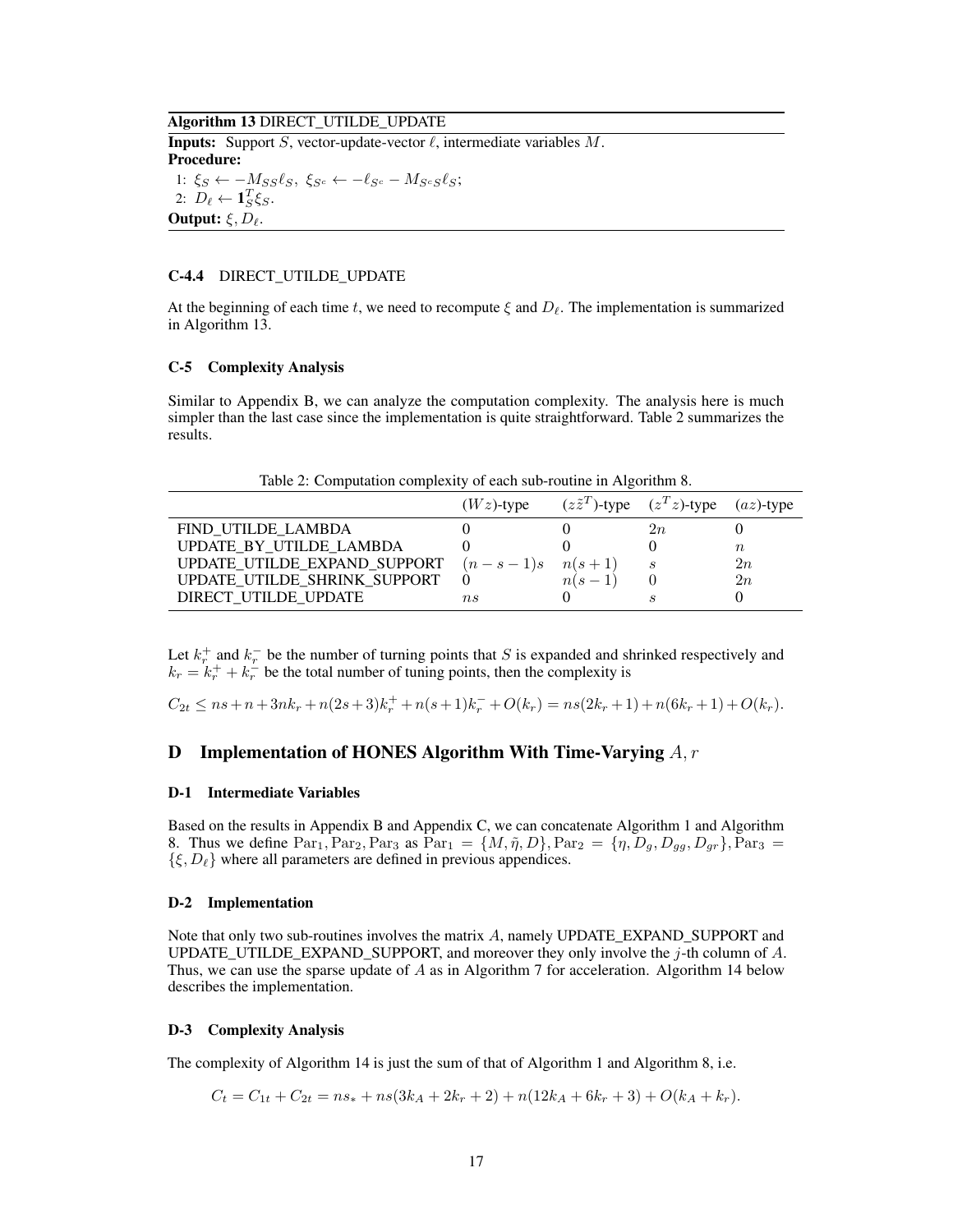**Algorithm 14 HONES** Algorithm for time-varing  $A$ ,  $r$  with sparse update of  $A$ 

**Inputs:** Initial parameters  $A^{(0)}$ , vectors  $\{r^{(t)}: t = 1, 2, ...\}$ , matrix-update-vectors  $\{g^{(t)}, t = 1, 2, \ldots\}.$ Initialization:  $x \leftarrow$  as the optimum corresponding to  $A^{(0)}$ ,  $r^{(0)}$ .  $S \leftarrow \text{supp}(x), S_* \leftarrow S;$ Calculate  $(x, \mu, \mu_0)$  via (8)-(10)  $v \leftarrow (x_S, -\mu_{S^c});$ Calculate intermediate variables  $(\text{Par}_1, \text{Par}_2)$  via (B-1)-(B-3) based on  $r^{(0)}, g^{(1)}$ ; Procedure: 1: for  $t = 1, 2, \cdots$  do 2:  $\lambda \leftarrow 0$ ; 3: while  $\lambda < 1$  do 4:  $(\lambda^{\text{inc}}, j, S^{\text{new}}) \leftarrow \text{FIND\_LAMBDA}(S, v; \text{Par}_1, \text{Par}_2);$ 5:  $\lambda^{\text{inc}} \leftarrow \min\{\lambda^{\text{inc}}, 1 - \lambda\};$ 6:  $\lambda \leftarrow \lambda + \lambda^{\text{inc}};$ 7:  $(v, \mu_0; Par_1, Par_2) \leftarrow \text{UPDATE\_BY\_LAMBDA}(\lambda^{\text{inc}}; v, \mu_0, Par_1, Par_2);$ 8: if  $S^{\text{new}} = S \cup \{j\}$  then 9:  $(\text{Par}_1, \text{Par}_2) \leftarrow \text{UPDATE\_EXPAND\_SUPPORT}(\lambda, S, j; A, r^{(t-1)}, g^{(t)}, \text{Par}_1, \text{Par}_2);$ 10: **if**  $j \notin S_*$  then 11:  $G \leftarrow (g^{(1)}, \ldots, g^{(t-1)});$ 12:  $A_{\cdot,j} \leftarrow A_{\cdot,j} + \tilde{G}G_{j,\cdot}^T;$ 13:  $S_* = S_* \cup \{j\};$ <br>14: **end if** end if 15: **else if**  $S^{new} = S \setminus \{j\}$  then 16:  $(\text{Par}_1, \text{Par}_2) \leftarrow \text{UPDATE\_SHRINK\_SUPPORT}(S, j; r^{(t-1)}, g^{(t)}, \text{Par}_1, \text{Par}_2);$ 17: end if 18:  $S \leftarrow S^{\text{new}};$ 19: end while 20:  $A_{\cdot,S_*} \leftarrow A_{\cdot,S_*} + g^{(t)}(g_{S_*}^{(t)})$  $_{S_*}^{(t)})^T;$  $21:$  $($ t)  $\leftarrow$   $r$  $($ t $)$   $r$  $($ t $-1)$ ; 22:  $\text{Par}_3 \leftarrow \text{DIRECT\_UTLDE\_UPDATE}(S, \text{Par}_1, \ell^{(t)});$  $23:$ 24: while  $\lambda < 1$  do  $\lambda \leftarrow 0$ ; 25:  $(\lambda^{\text{inc}}, j, S^{\text{new}}) \leftarrow \text{FIND\_UTLDE\_LAMBDA}(v; \text{Par}_1, \text{Par}_3);$  $\Delta^{\text{inc}} \leftarrow \min\{\Delta^{\text{inc}}, 1 - \Delta\};$ 26: λ 27:  $(v, \mu_0) \leftarrow \text{UPDATE\_BY\_UTLDE\_LAMBDA}(\underline{\lambda}^{\text{inc}}; v, \mu_0, \text{Par}_1, \text{Par}_3);$ 28: If  $S^{new} = S \cup \{j\}$  then<br>  $(Par_1, Par_3) \leftarrow \text{UPDATE_UTLDE\_EXPAND\_SUPPORT}(S, j, A, \ell^{(t)}; Par_1, Par_3);$ 28: **if**  $S^{new} = S \cup \{j\}$  then 30: **if**  $j \notin S_*$  then 31:  $G \leftarrow (g^{(1)}, \ell^{(t)}dots, g^{(t-1)});$ 32:  $A_{\cdot,j} \leftarrow A_{\cdot,j} + GG_{j,\cdot}^T;$ 33:  $S_* = S_* \cup \{j\};$ <br>34: **end if** end if 35: **else if**  $S^{\text{new}} = S \setminus \{j\}$  then 36:  $(\text{Par}_1, \text{Par}_3) \leftarrow \text{UPDATE\_UTIME\_SHRINK\_SUPPORT}(S, j, \ell^{(t)}; \text{Par}_1, \text{Par}_3);$ 37: end if 38:  $S \leftarrow S^{\text{new}};$ 39: 40: **end while**<br>41:  $\text{Par}_2 \leftarrow \text{DIRECT\_UPDATE}(S, r^{(t)}, g^{(t+1)}; \text{Par}_1, \text{Par}_2);$  $\leftarrow \lambda + \lambda^{\text{inc}}.$ 40: end while  $42:$  $s^{(t)} \leftarrow x_S, \quad x_{S^c}^{(t)} \leftarrow 0.$ 43: end for **Output:**  $x^{(1)}, x^{(2)}, \cdots$ .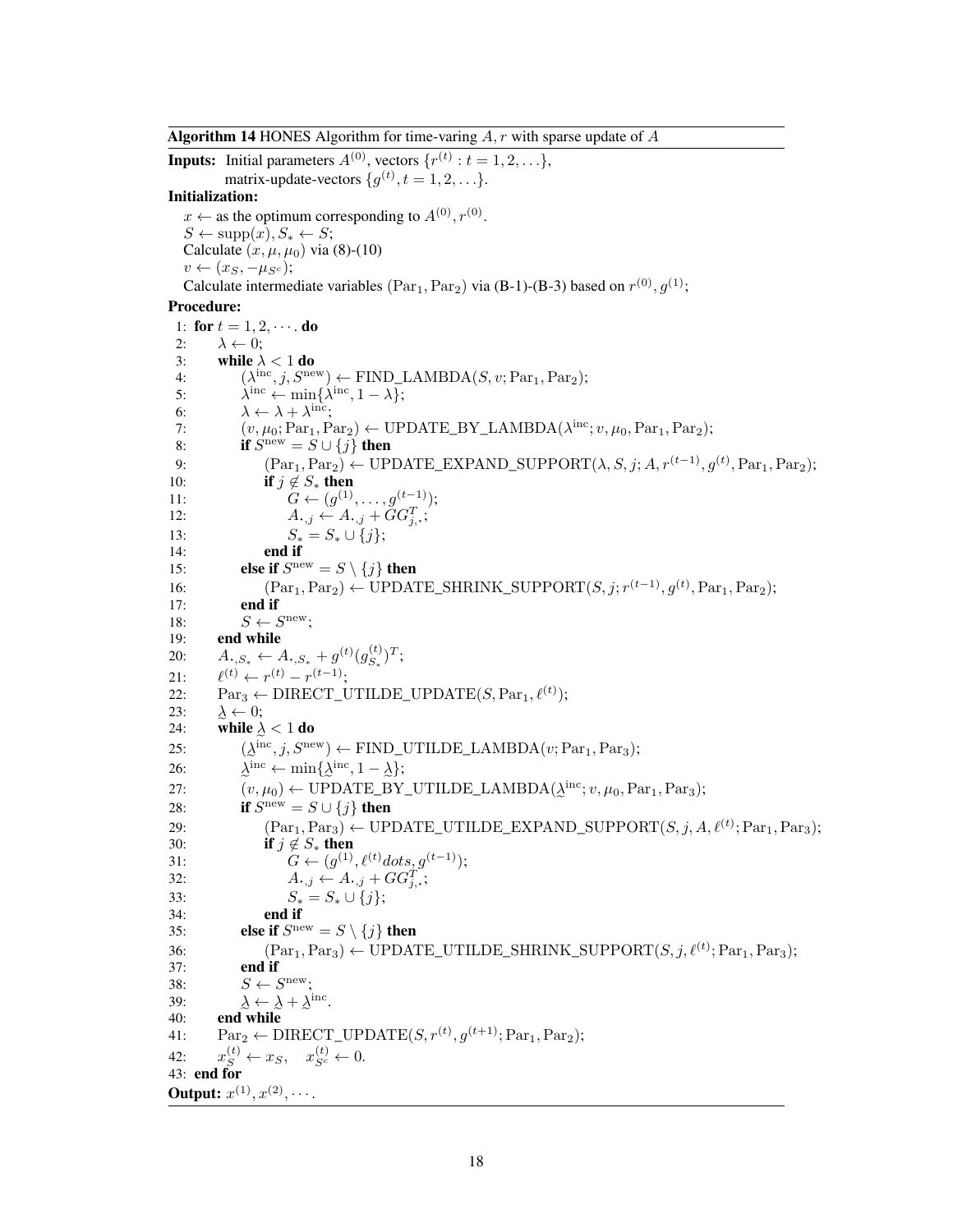# E Dealing With General Linear Constraints

Now we consider the problem with general linear constraints:

$$
\min \frac{1}{2} x^T A^{(t)} x - (r^{(t)})^T x, \quad s.t. \quad Bx = b, x \ge 0
$$

where  $B \in \mathbb{R}^{m \times n}$  and  $A^{(t)}$  is a stream with

$$
A^{(t+1)} = A^{(t)} + g^{(t)}(g^{(t)})^T.
$$

Similar to  $(8)-(10)$ , the KKT condition for a single problem (with the supscript  $(t)$  erased temporarily) can be written as

$$
Ax - B^{T}\mu_0 - \mu - r = 0;
$$
 (E-13)

$$
Bx = b;
$$
 (E-14)

$$
\mu_i x_i = 0, \mu_i \ge 0, x_i \ge 0, \forall i = 1, \dots, n,
$$
\n(E-15)

where  $\mu_0 \in \mathbb{R}^m, \mu \in \mathbb{R}^n$ . Partitioning the matrix A by the support of x, we have

$$
\begin{pmatrix}\nAs_S & As_{S^c} \\
As_{cS} & As_{cS^c}\n\end{pmatrix}\n\begin{pmatrix}\nx_S \\
0\n\end{pmatrix}\n=\n\begin{pmatrix}\nB_S^T \\
B_{S^c}^T\n\end{pmatrix}\n\mu_0\n+\n\begin{pmatrix}\n0 \\
\mu_{S^c}\n\end{pmatrix}\n+\n\begin{pmatrix}\nr_S \\
r_{S^c}\n\end{pmatrix}.
$$

As a consequence, we can solve  $x_S$  and  $\mu_{S^c}$  by

$$
x_S = A_{SS}^{-1} B_S^T \mu_0 + A_{SS}^{-1} r_S; \tag{E-16}
$$
  
\n
$$
\mu_{S^c} = A_{S^c S} x_S - B_{S^c}^T \mu_0 - r_{S^c} = -(B_{S^c}^T - A_{S^c S} A_{SS}^{-1} B_S^T) \mu_0 - (r_{S^c} - A_{S^c S} A_{SS}^{-1} r_S). \tag{E-17}
$$

Using the constraint E-14, we can solve  $\mu_0$  as

$$
\mu_0 = (B_S A_{SS}^{-1} B_S^T)^{-1} (b - B_S A_{SS}^{-1} r_S).
$$
 (E-18)

Noticing that (E-16)-(E-18) share similar forms to (8)-(10), we can easily derive a counterpart of Theorem E-11.

### Theorem E-11

1. Fixing  $\lambda$ , there exists vectors  $u_1, u_2 \in \mathbb{R}^{n+m}$  and scalars  $D_1, D_2 \in \mathbb{R}$ , which only depend e *on* S*, such that*

$$
\begin{pmatrix} x_S(\lambda) \\ -\mu_{S^c}(\lambda) \\ \mu_0(\lambda) \end{pmatrix} = \frac{u_1 - u_2\lambda}{D_1 - D_2\lambda}.
$$
 (E-19)

2. Fixing  $\lambda$ , there exists vectors  $\underline{u}_1, \underline{u}_2 \in \mathbb{R}^{n+m}$ , which only depend on S, such that

$$
\begin{pmatrix} x_S(\lambda) \\ -\mu_{S^c}(\lambda) \\ \mu_0(\lambda) \end{pmatrix} = \underline{u}_1 - \underline{u}_2 \underline{\lambda}.
$$
 (E-20)

.

Proof

1. By Lemma B-1, we have

$$
A_{SS}(\lambda)^{-1} = A_{SS}^{-1} - \alpha(\lambda)g_S g_S^T
$$

and

$$
A_{S^cS}(\lambda)A_{SS}(\lambda)^{-1} = A_{S^cS}A_{SS}^{-1} - \alpha(\lambda)g_{S^c}g_S^T
$$

As a result,

$$
\mu_0(\lambda) = \left(B_S A_{SS}^{-1} B_S^T - \alpha(\lambda) \cdot B_S g_S (B_S g_S)^T\right)^{-1} \left(b - B_S A_{SS}^{-1} r_S + (g_S^T r_S) \alpha(\lambda) \cdot B_S g_S\right)
$$